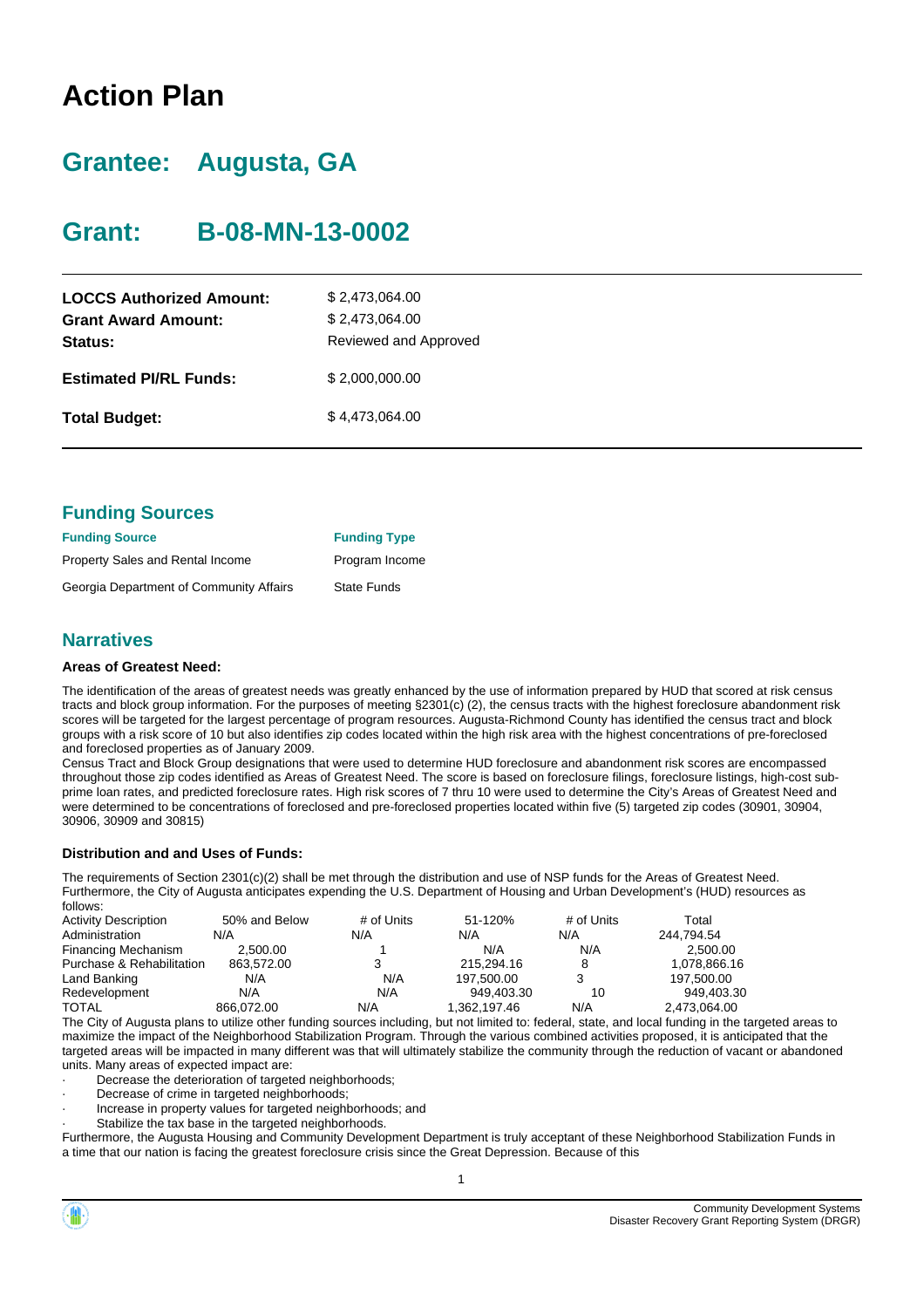funding, we are truly committed to providing foreclosure stability, relief, and affordable revitalization efforts to the areas of Augusta-Richmond County that display the greatest percentage of home foreclosures, with the highest percentage of homes financed by a subprime mortgage related loan, and that have been identified as likely to face a significant rise in the rate of home foreclosures. To date, the local foreclosure rate isn't as severe as the nationalrate, which rose 75 percent lastyear,butbased on statistical data compiled from the Augusta-Richmond County NSP Needs Assessment, formulated byWestern Economic Services, LLC, we expect the numbers to rise as Augusta catches up with the trend.

AHCDD has devised a five point ACTION PLAN utilizing the Neighborhood Stabilization Funds in the Augusta-Richmond County. This ACTION PLAN can be viewed as being diverse in scope, but collective in nature. Augusta-Richmond County was awarded a total of \$2,473,064 in NSP Funds due to a local foreclosure rate of 6.8% (2nd highest in the state) and being seen as an area with a HIGH abandonment risk. Furthermore, compared to the state foreclosure rate of 5.2%, we are greatly in a state of emergency. The ACTION PLAN was purposely devised to promote affordability for persons whether very low, low to moderate, or low, moderate and middle income. Therefore, please find below a synopsis of how our USES OF FUNDS in South Augusta most notably 30815 and the 30906 zip codes will create sustainability and renew hope and homeownership simultaneously!

#### **Definitions and Descriptions:**

(1) Definition of "blighted structure" in context of state or local law.

The definition of a blighted structure in the Code of Augusta-Richmond County requires that an area is a slum and blighted area and that it is detrimental and a menace to the safety, health and welfare of the inhabitants and users thereof and of the locality at large, because of general dilapidation of structures, narrow sub-standard streets, inadequate community facilities, and the members of the governing body are fully aware of these facts and conditions. While each circumstance will present different factors to consider, staff will generally consider a structure as blighted if one of the following criteria is met:

1) The structure is open, cannot be secured against entry, and is unsafe or unfit for human occupancy;

2) The unsafe structure is secured against public entry, but it presents a threat to a neighboring property or public way (such as a road or sidewalk) because of a potential collapse or other threat;

3) The structure is determined to harbor rodents or other nuisances which may negatively impact a neighboring property; or

4) The unsafe structure is secured against entry and does not threaten a neighboring property or public way, but its present state of disrepair threatens the general welfare of the public by: reducing the real or perceived value of an adjacent property; presenting a visual blight due to collapse, fire damage, or other unrepaired damage; lying in a state of incomplete construction, resulting in a negative view of the surrounding properties; or other similar conditions.

(2) Definition of "affordable rents."

Rental housing for which the tenant(s) is/are paying no more than 30 percent (front end ratio) of his or her income for gross housing rents/costs, including utilities.

#### **Low Income Targeting:**

The Augusta Housing and Community Development Department (AHCDD) has budgeted twenty-five percent (25%) or \$618,266.00 of its total funding appropriation to be used through a Rental Housing Program to purchase and redevelop abandoned or foreclosed upon homes or residential properties for housing individuals or families whose incomes don't exceed 50% of the area median income (\$55,600.00). Only one (1) rental housing award will be committed to each project. Additionally, the focus of the Rental Housing Program, for the very low income family, is to work with non-profits, public housing authorities, and/or for profits to serve as developer's and property managers. However, the major focus is to provide heavy subsidy in an effort to minimize each project's debt service, thus making the rents to be charged truly affordable for our targeted population.

#### **Acquisition and Relocation:**

The Augusta Housing and Community Development Department is budgeting \$2,028,268.46 for Rehabilitation/Redevelopment/new Construction to be committed to non-profits, private developers/for profits as leverage funding. Eligible activities of these funds include acquisition (all/any properties purchased, are to be purchased at a HUD minimum discount price below the appraised and/or market value), construction, rehabilitation, developer's fee, and project related soft costs. These funds shall be used for the redevelopment of abandoned/foreclosed upon structures to be sold to persons/families whose income does not exceed 120% of the Area Median Income. The buyer, whether a nonprofit entity, public agency, and/or for profit entity acting as a sub-recipient of NSP funds, must be dedicated to documenting that it paid less than what would be considered fair market value. While the majority of public acquisitions are a fair market value, Section 2301(d) 1 of the HERA Act specifies that:

Any purchase of a foreclosed upon home or residential property under this section shall be at a discount from the current market appraised value of the home or property, taking into account its current condition, and such discount shall ensure that purchasers are paying belowmarket value for the home or property.

Furthermore, while utilizing these NSP funds strategically is of the utter most importance, we (AHCDD) do know that alone, the NSP funds will not be enough to achieve sustainable neighborhood stabilization. Therefore, to capitalize and provide the best leveraging mechanism, we will stress the importance to non-profits/public agencies/for profits of leveraging NSP funds with other funds from public and private sources to include Department of Community Affairs, HOME Investment Partnership, Housing Trust Fund, Community Development Block Grant, private funding and/or loan capital.

It is a must that we give more credence to applications that involve partnerships geared at promoting targeting improvement to neighborhoods with a significant market weakness and that are currently severely distressed with a focus of eliminating blighted problem properties, and providing restoration through habitable, decent, safe, and sanitary affordable housing for rent and sell.

We are ultimately pursuing public/private and/or public/public partnerships that promote leverage to our targeted area of greatest need (South Augusta – 30815 and 30906) where we truly believe we can achieve sustainable neighborhood stabilization.

#### **Public Comment:**

The Augusta Housing and Community Development's NSP Substantial Amendment was published on our consolidated municipality's website (www.augustaga.gov) on Friday, November 7th thru Friday, November 21st (15 calendar days). Furthermore, the Public Meeting was held on Tuesday, November 11th (6:00 pm) in the Commission Chambers (530 Greene

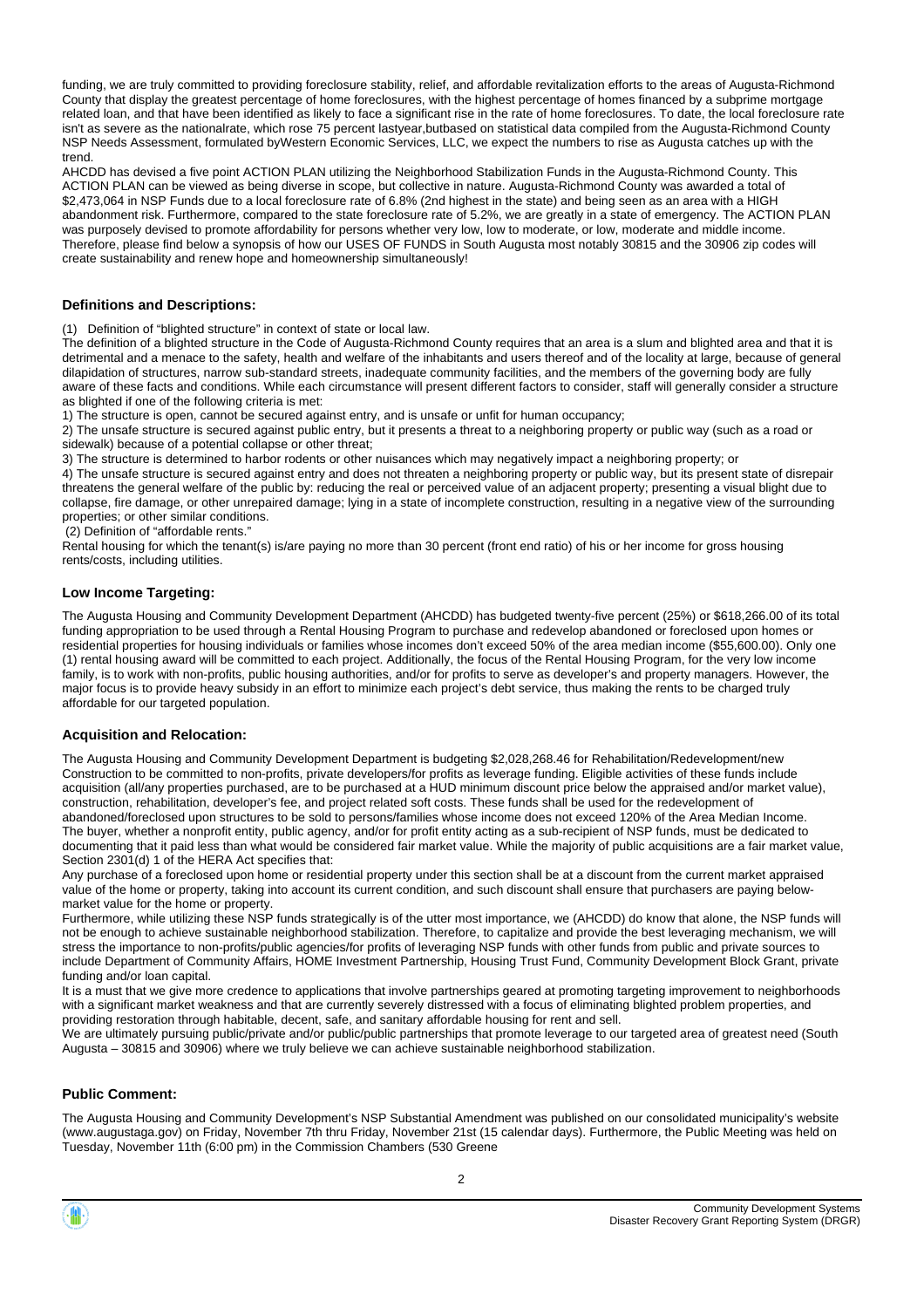# **Project Summary**

| Project#   | <b>Project Title</b>              | <b>Grantee Activity #</b> |                               | <b>Activity Title</b>             |
|------------|-----------------------------------|---------------------------|-------------------------------|-----------------------------------|
| 221073117- | Development of Rental             | 01                        |                               | <b>Hicks Street Acquisition</b>   |
|            |                                   | 04                        |                               | <b>Florence Street Project</b>    |
|            |                                   | 10                        |                               | rental property                   |
| 221073117- | Land Bank                         | 11                        |                               | Land Banking                      |
| 221073117- | Financing mechanisms              | 12                        |                               | Financing mechanisms              |
| 221073117- | Sand Ridge Project                | 02                        |                               | Sand Ridge Acquisiton             |
| 221073117- | Redevelopment of Foreclosures     | 03                        |                               | Sand Ridge                        |
|            |                                   | 9                         |                               | acquisition/rehab/redevelopment   |
| 221073117- | <b>Administrative Salaries</b>    | 6                         |                               | <b>Administrative Salaries</b>    |
| 221073117- | <b>Administrative Training</b>    | 8                         |                               | Training                          |
| 221073117- | Administrative Supplies/Equipment | 7                         |                               | Administrative Supplies/Equipment |
| 221073117- | <b>Administrative Rent</b>        | 5                         |                               | Administrative rent               |
| 9999       | <b>Restricted Balance</b>         |                           | No activities in this project |                                   |



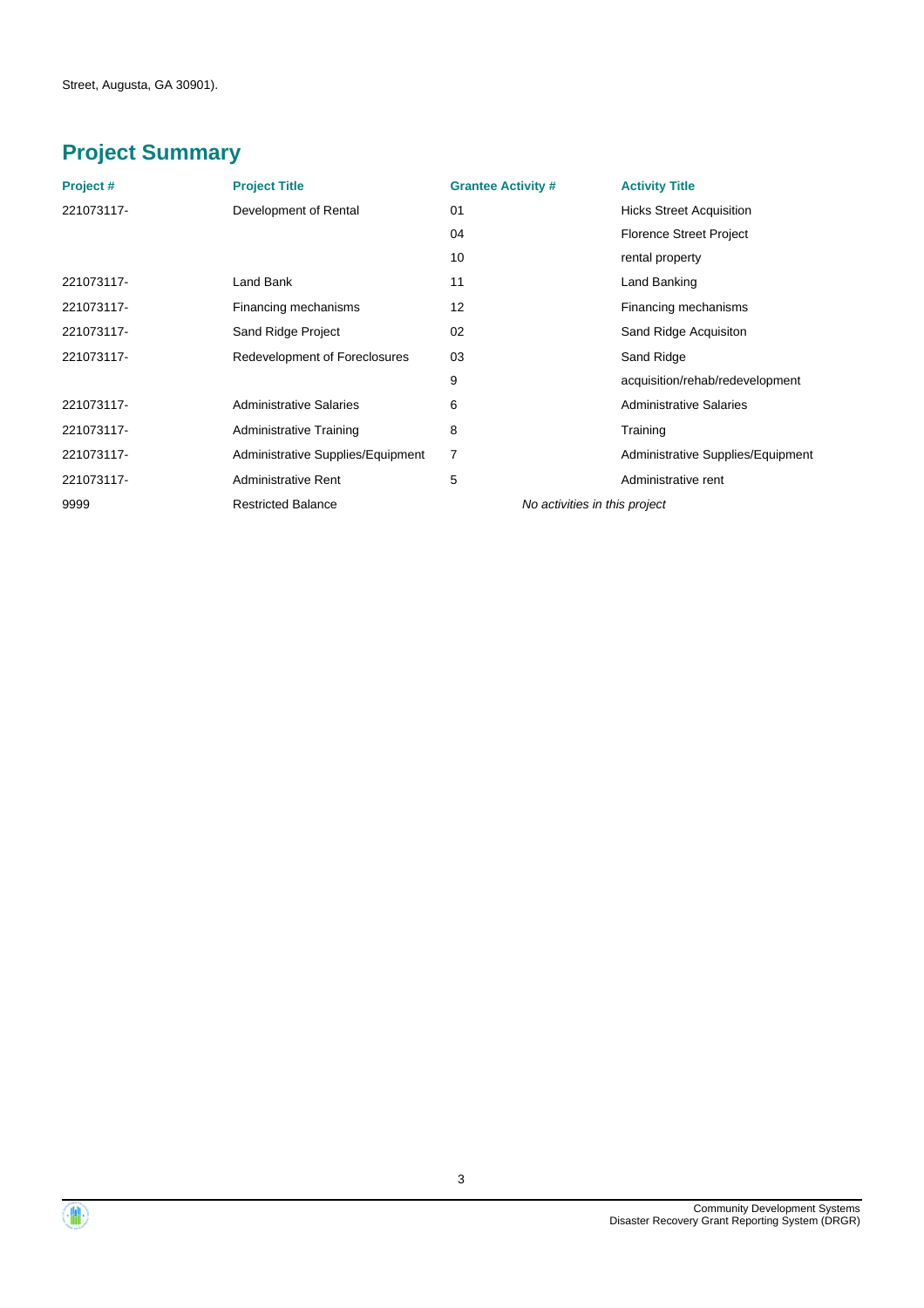# **Activities**

# **Project # / Title: 221073117-5211119/408450-5444112-2 / Development of**

| 01<br><b>Grantee Activity Number:</b><br><b>Activity Title:</b>                                                                                                  | <b>Hicks Street Acquisition</b> |                                          |                  |          |
|------------------------------------------------------------------------------------------------------------------------------------------------------------------|---------------------------------|------------------------------------------|------------------|----------|
| <b>Activitiy Type:</b>                                                                                                                                           |                                 | <b>Activity Status:</b>                  |                  |          |
| Acquisition - general                                                                                                                                            |                                 | Under Way                                |                  |          |
| <b>Project Number:</b>                                                                                                                                           |                                 | <b>Project Title:</b>                    |                  |          |
| 221073117-5211119/408450-5444112-2                                                                                                                               |                                 | Development of Rental                    |                  |          |
| <b>Projected Start Date:</b>                                                                                                                                     |                                 | <b>Projected End Date:</b>               |                  |          |
| 05/14/2009                                                                                                                                                       |                                 | 06/14/2009                               |                  |          |
| <b>Project Draw Block by HUD:</b>                                                                                                                                |                                 | Project Draw Block Date by HUD:          |                  |          |
| Not Blocked                                                                                                                                                      |                                 |                                          |                  |          |
| <b>Activity Draw Block by HUD:</b>                                                                                                                               |                                 | <b>Activity Draw Block Date by HUD:</b>  |                  |          |
| Not Blocked                                                                                                                                                      |                                 |                                          |                  |          |
| <b>Block Drawdown By Grantee:</b>                                                                                                                                |                                 |                                          |                  |          |
| Not Blocked                                                                                                                                                      |                                 |                                          |                  |          |
| <b>National Objective:</b>                                                                                                                                       |                                 | <b>Total Budget:</b>                     | \$1.00           |          |
| LH25: Funds targeted for housing for households whose incomes<br>are at or under 50% Area Median Income.<br><b>Environmental Assessment:</b><br><b>COMPLETED</b> |                                 | <b>Other Funds</b><br><b>Total Funds</b> | \$0.00<br>\$1.00 |          |
| <b>Benefit Report Type:</b><br>Direct (Households)                                                                                                               |                                 |                                          |                  |          |
| <b>Proposed Beneficiaries</b>                                                                                                                                    | <b>Total</b>                    | Low                                      | <b>Mod</b>       | Low/Mod% |
| # of Households                                                                                                                                                  | 1                               | 1                                        |                  | 100.00   |
| # of Permanent Jobs Created                                                                                                                                      |                                 |                                          |                  | 0.0      |
| <b>Proposed Accomplishments</b>                                                                                                                                  |                                 | <b>Total</b>                             |                  |          |
| # of Singlefamily Units                                                                                                                                          |                                 | 1                                        |                  |          |
| # of Housing Units                                                                                                                                               |                                 | 1                                        |                  |          |
| Total acquisition compensation to owners                                                                                                                         |                                 |                                          |                  |          |
| # of Parcels acquired voluntarily                                                                                                                                |                                 | $\mathbf{1}$                             |                  |          |
| # of Parcels acquired by admin settlement                                                                                                                        |                                 |                                          |                  |          |
| # of Parcels acquired by condemnation                                                                                                                            |                                 |                                          |                  |          |
| # of buildings (non-residential)                                                                                                                                 |                                 |                                          |                  |          |
| # of Properties                                                                                                                                                  |                                 | 1                                        |                  |          |



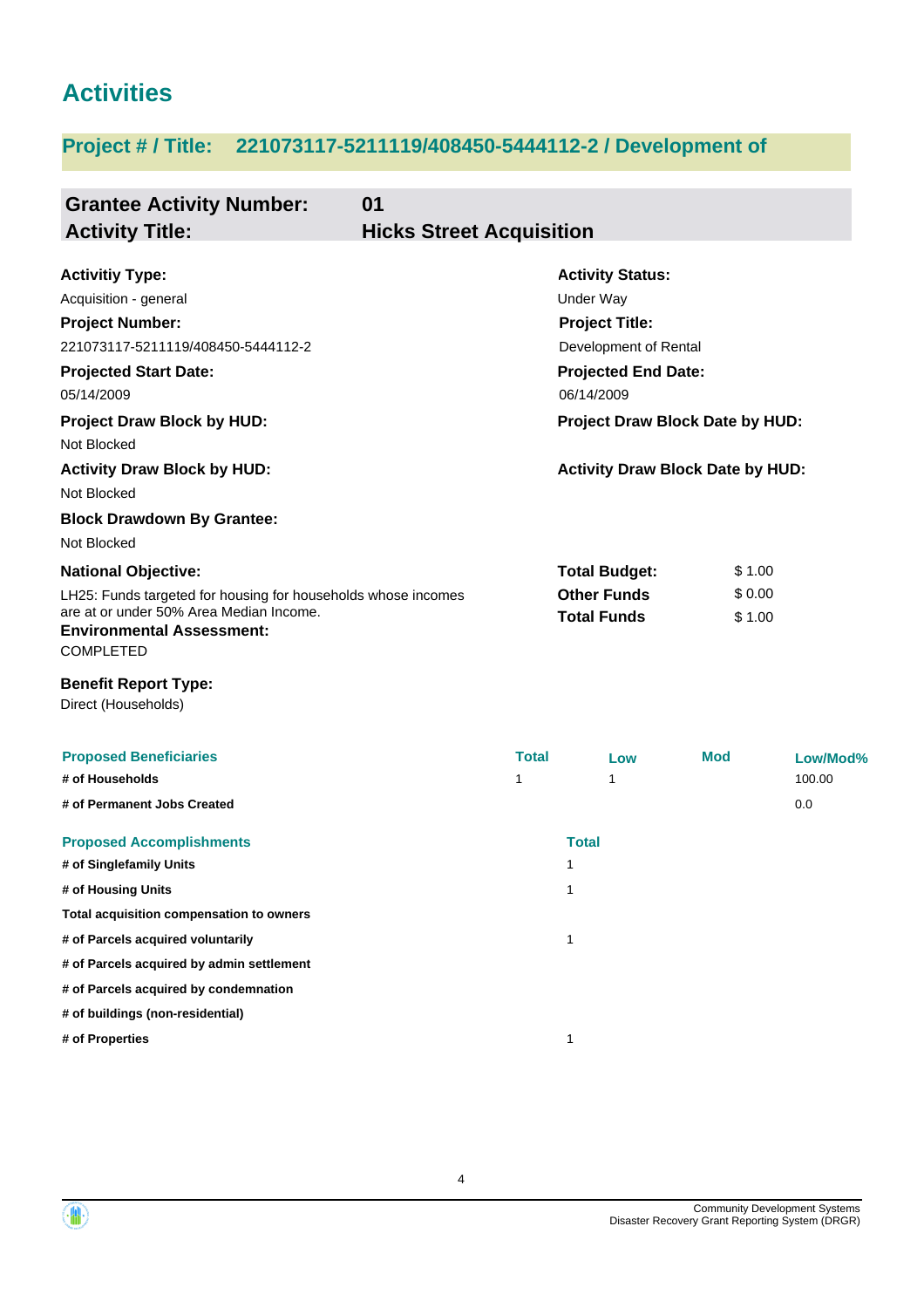Yes

#### **Organization carrying out Activity:**

Augusta Housing and Community Development

#### **Proposed budgets for organizations carrying out Activity:**

### **Responsible Organization Organization Type Proposed**

Augusta Housing and Community Development **Local Government** \$ 1.00

#### **Location Description:**

target zip code 30904 for high rates of abandonment and blight, ideal low income rental area and some lease to purchase properties.

#### **Activity Description:**

Acquisition of property at 1737 Hicks Street from HUD off \$1.00 list.

# **Activity is being carried out through:**

Grantee Employees

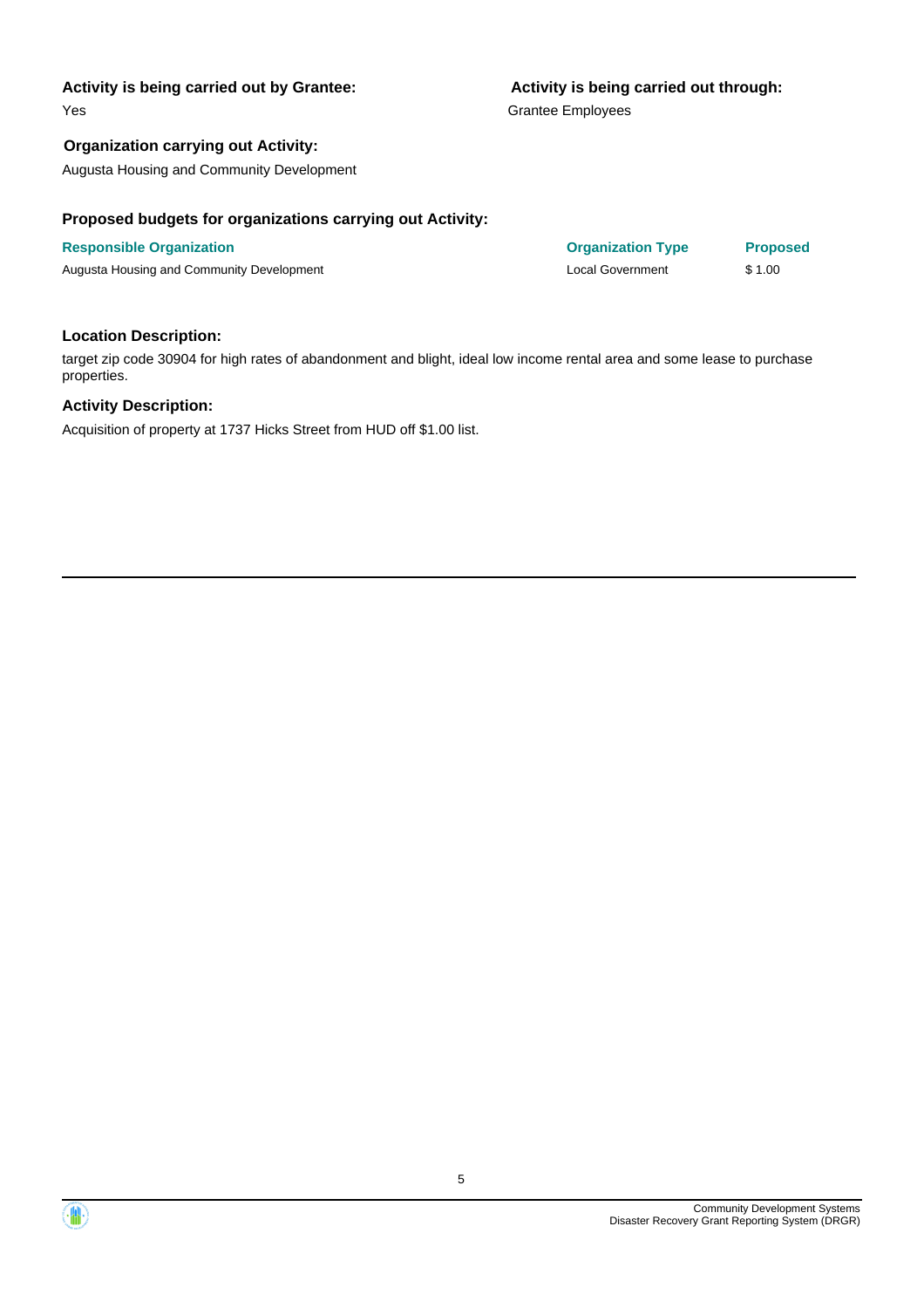**Grantee Activity Number:**

**Activity Title: Florence Street Project**

**04**

| <b>Activitiy Type:</b>                                                      | <b>Activity Status:</b>                 |              |
|-----------------------------------------------------------------------------|-----------------------------------------|--------------|
| Rehabilitation/reconstruction of residential structures                     | Under Way                               |              |
| <b>Project Number:</b>                                                      | <b>Project Title:</b>                   |              |
| 221073117-5211119/408450-5444112-2                                          | Development of Rental                   |              |
| <b>Projected Start Date:</b>                                                | <b>Projected End Date:</b>              |              |
| 07/15/2009                                                                  | 06/30/2011                              |              |
| <b>Project Draw Block by HUD:</b>                                           | Project Draw Block Date by HUD:         |              |
| Not Blocked                                                                 |                                         |              |
| <b>Activity Draw Block by HUD:</b>                                          | <b>Activity Draw Block Date by HUD:</b> |              |
| Not Blocked                                                                 |                                         |              |
| <b>Block Drawdown By Grantee:</b>                                           |                                         |              |
| Not Blocked                                                                 |                                         |              |
| <b>National Objective:</b>                                                  | <b>Total Budget:</b>                    | \$806,536.94 |
| LH25: Funds targeted for housing for households whose incomes               | <b>Other Funds</b>                      | \$0.00       |
| are at or under 50% Area Median Income.<br><b>Environmental Assessment:</b> | <b>Total Funds</b>                      | \$806,536.94 |
| <b>COMPLETED</b>                                                            |                                         |              |
| <b>Benefit Report Type:</b>                                                 |                                         |              |
| Direct (Households)                                                         |                                         |              |

| <b>Proposed Beneficiaries</b>   | <b>Total</b> | Low          | <b>Mod</b> | Low/Mod% |
|---------------------------------|--------------|--------------|------------|----------|
| # Renter Households             | 6            | 6            |            | 100.00   |
| # Owner Households              | 2            |              |            | 0.00     |
| # of Households                 | 8            | 6            |            | 75.00    |
| <b>Proposed Accomplishments</b> |              | <b>Total</b> |            |          |
| # of Multifamily Units          |              | 6            |            |          |
| # of Housing Units              |              | 6            |            |          |
| # ELI Households (0-30% AMI)    |              |              |            |          |
| #Units with bus/rail access     |              | 6            |            |          |
| #Low flow toilets               |              | 6            |            |          |
| # of Properties                 |              |              |            |          |

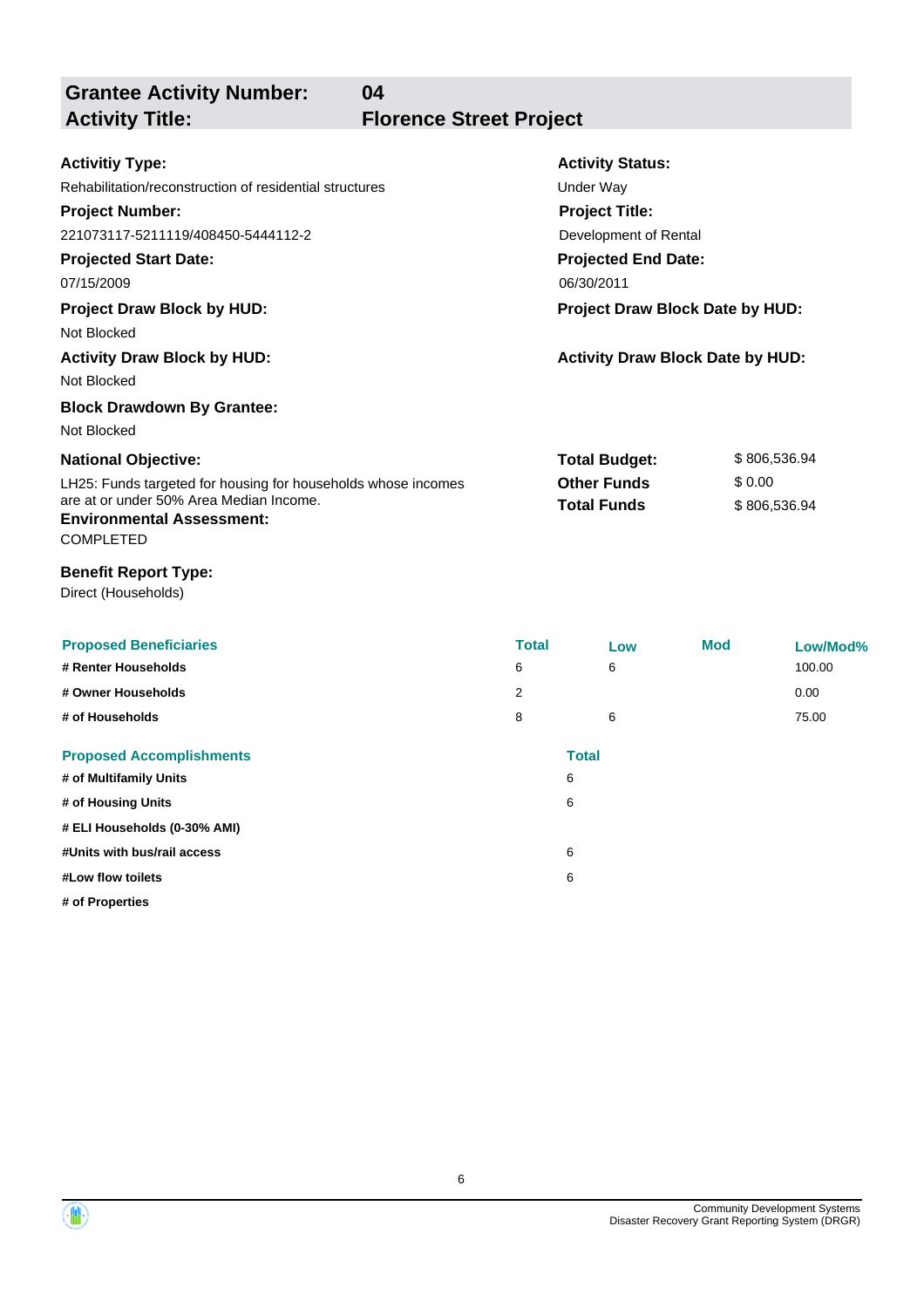Yes

#### **Organization carrying out Activity:**

Augusta Housing and Community Development

#### **Proposed budgets for organizations carrying out Activity:**

#### **Responsible Organization Organization Type Proposed**

Augusta Housing and Community Development **Local Government** \$ 618,266.00

#### **Location Description:**

Target area for foreclosures and blight; 30901 zip code in downtown Augusta.

#### **Activity Description:**

Multi-family project. Acquire vacant lots and blighted, abandoned homes for the purpose of demolition using state funding and new construction using federal NSP funding of duplex properties. Developer funds will be leveraged for low-income (25% set aside) tenants to occupy 6 rental units designed as 3 duplexes.

#### **Activity is being carried out through:**

Grantee Employees

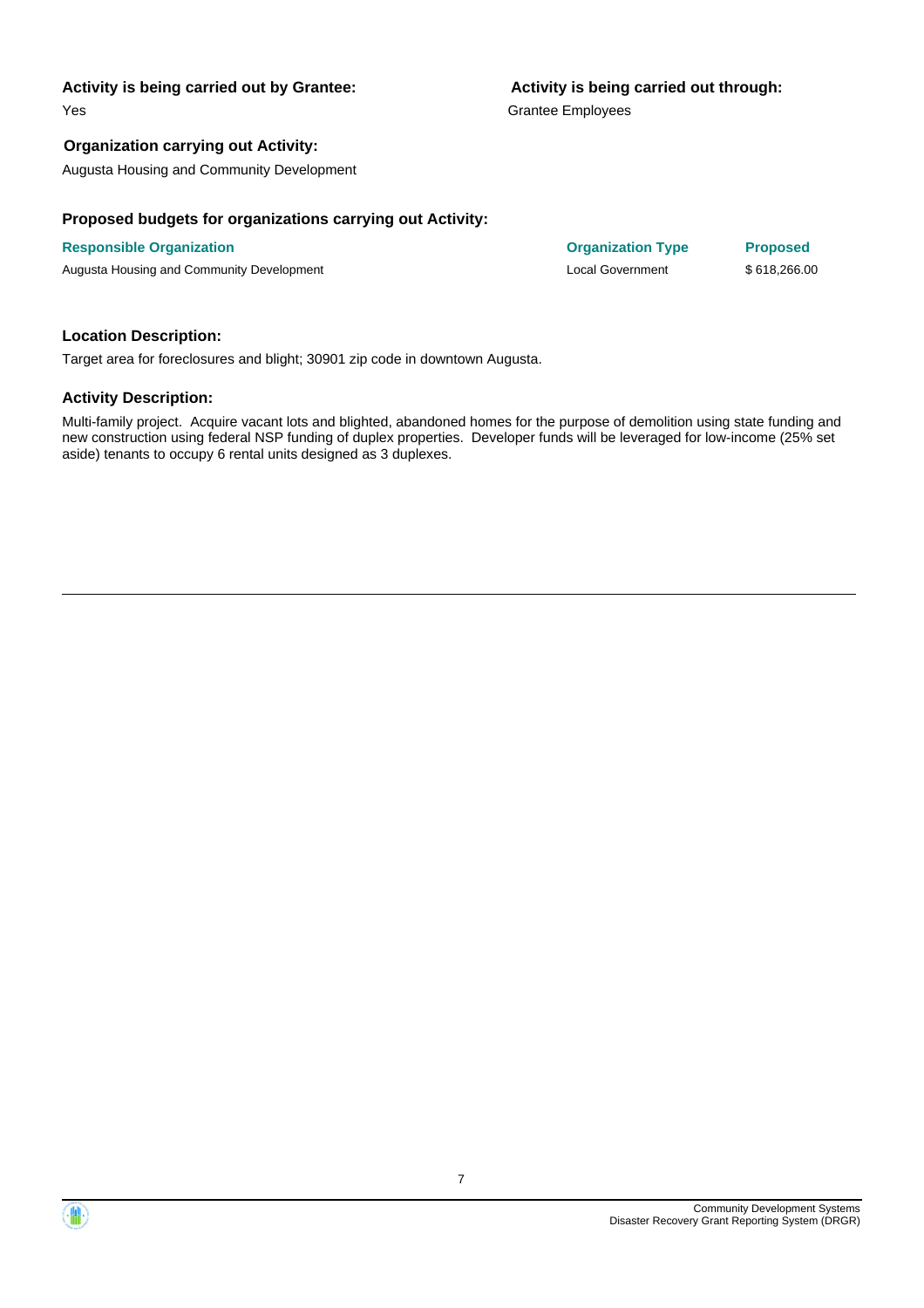| 10<br><b>Grantee Activity Number:</b><br><b>Activity Title:</b><br>rental property                                                                                                                                                                                                                       |                          |                                                                                                                                                                                                                         |                                                  |
|----------------------------------------------------------------------------------------------------------------------------------------------------------------------------------------------------------------------------------------------------------------------------------------------------------|--------------------------|-------------------------------------------------------------------------------------------------------------------------------------------------------------------------------------------------------------------------|--------------------------------------------------|
| <b>Activitiy Type:</b><br>Rehabilitation/reconstruction of residential structures<br><b>Project Number:</b><br>221073117-5211119/408450-5444112-2<br><b>Projected Start Date:</b><br>10/01/2009<br><b>Project Draw Block by HUD:</b><br>Not Blocked<br><b>Activity Draw Block by HUD:</b><br>Not Blocked |                          | <b>Activity Status:</b><br><b>Under Way</b><br><b>Project Title:</b><br>Development of Rental<br><b>Projected End Date:</b><br>07/15/2010<br>Project Draw Block Date by HUD:<br><b>Activity Draw Block Date by HUD:</b> |                                                  |
| <b>Block Drawdown By Grantee:</b><br>Not Blocked<br><b>National Objective:</b><br>LH25: Funds targeted for housing for households whose incomes<br>are at or under 50% Area Median Income.<br><b>Environmental Assessment:</b><br>COMPLETED                                                              |                          | <b>Total Budget:</b><br><b>Other Funds</b><br><b>Total Funds</b>                                                                                                                                                        | \$1,016,843.00<br>\$763,468.00<br>\$1,780,311.00 |
| <b>Benefit Report Type:</b><br>Direct (Households)                                                                                                                                                                                                                                                       |                          |                                                                                                                                                                                                                         |                                                  |
| <b>Proposed Beneficiaries</b><br># Renter Households<br># of Households<br><b>Proposed Accomplishments</b>                                                                                                                                                                                               | <b>Total</b><br>10<br>10 | Low<br>10<br>10<br><b>Total</b>                                                                                                                                                                                         | <b>Mod</b><br>Low/Mod%<br>100.00<br>100.00       |
| # of Multifamily Units<br># of Housing Units<br># of Properties                                                                                                                                                                                                                                          |                          | 10<br>10                                                                                                                                                                                                                |                                                  |
| Activity is being carried out by Grantee:<br>Yes                                                                                                                                                                                                                                                         |                          | Activity is being carried out through:<br><b>Grantee Employees</b>                                                                                                                                                      |                                                  |
| <b>Organization carrying out Activity:</b><br>Augusta Housing and Community Development                                                                                                                                                                                                                  |                          |                                                                                                                                                                                                                         |                                                  |
| Proposed budgets for organizations carrying out Activity:<br><b>Responsible Organization</b><br>Augusta Housing and Community Development                                                                                                                                                                |                          | <b>Organization Type</b><br><b>Local Government</b>                                                                                                                                                                     | <b>Proposed</b><br>\$                            |
| <b>Funding Source Name</b><br><b>Property Sales and Rental Income</b>                                                                                                                                                                                                                                    |                          | <b>Matching Funds</b><br>No                                                                                                                                                                                             | <b>Funding Amount</b><br>\$763,468.00            |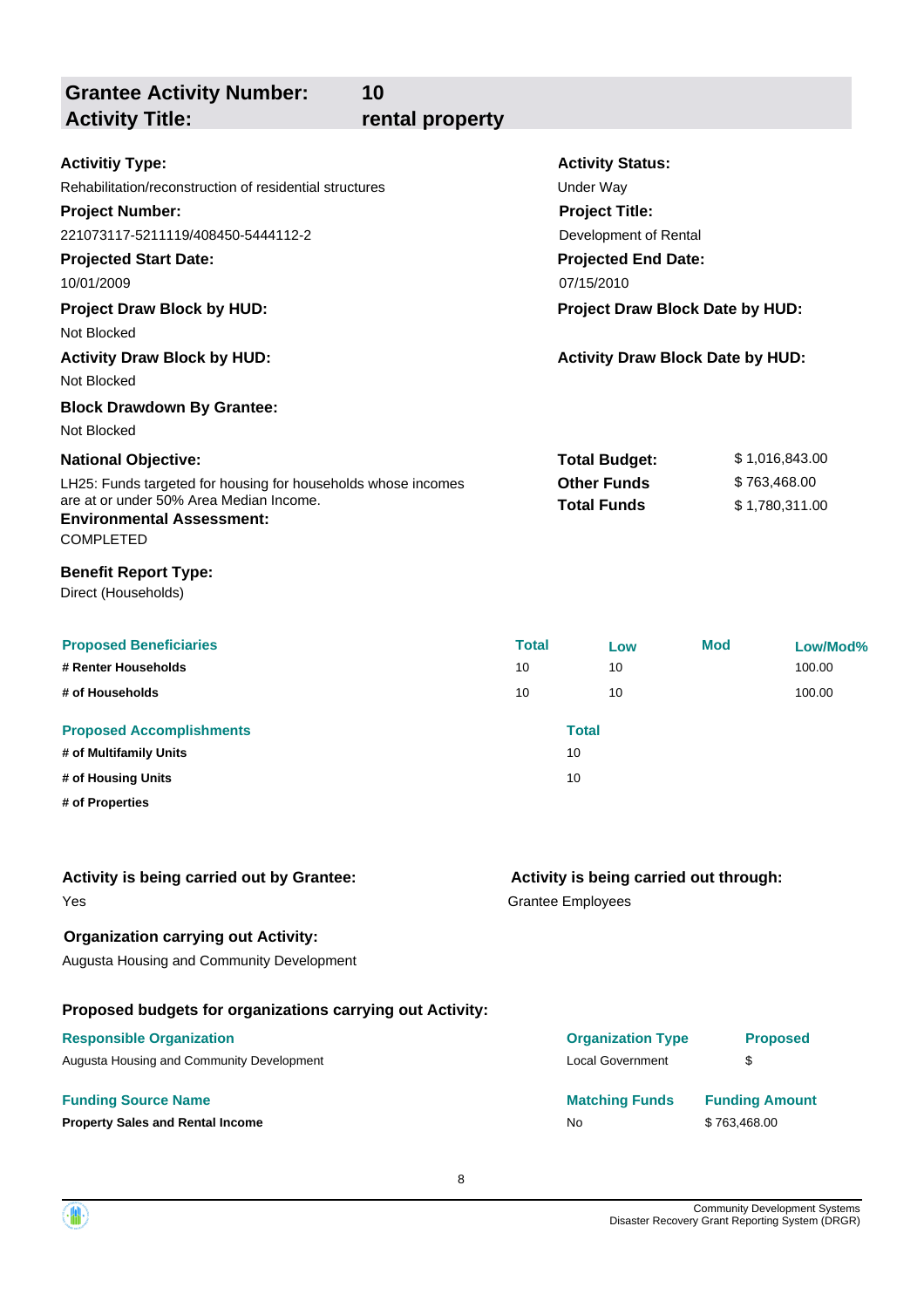#### **Location Description:**

Acquisition of foreclosed multi-family development in target zip code of 30904 know as the Sand Hills Apartments.

#### **Activity Description:**

Low income, one bedroom duplex rental units rehabbed in 2005 by previous property owner usinf three high risk ARM loans. Mortgage loans went into default and properties became available for purchase, whcih were acquired with occupnats remaining in units.

## **Project # / Title: 221073117-5211119/408450-5444112-3 / Land Bank**

| <b>Grantee Activity Number:</b><br><b>Activity Title:</b>                                                                                                                                                                         | 11<br><b>Land Banking</b> |                                                                                                                                                                  |                                        |
|-----------------------------------------------------------------------------------------------------------------------------------------------------------------------------------------------------------------------------------|---------------------------|------------------------------------------------------------------------------------------------------------------------------------------------------------------|----------------------------------------|
| <b>Activitiy Type:</b><br>Land Banking - Acquisition (NSP Only)<br><b>Project Number:</b><br>221073117-5211119/408450-5444112-3<br><b>Projected Start Date:</b><br>08/01/2009<br><b>Project Draw Block by HUD:</b><br>Not Blocked |                           | <b>Activity Status:</b><br><b>Under Way</b><br><b>Project Title:</b><br>Land Bank<br><b>Projected End Date:</b><br>03/05/2019<br>Project Draw Block Date by HUD: |                                        |
| <b>Activity Draw Block by HUD:</b><br>Not Blocked<br><b>Block Drawdown By Grantee:</b>                                                                                                                                            |                           | <b>Activity Draw Block Date by HUD:</b>                                                                                                                          |                                        |
| Not Blocked<br><b>National Objective:</b><br>LMMI: Low, Moderate and Middle Income National Objective for<br>NSP Only<br><b>Environmental Assessment:</b><br><b>COMPLETED</b>                                                     |                           | <b>Total Budget:</b><br><b>Other Funds</b><br><b>Total Funds</b>                                                                                                 | \$197,500.00<br>\$0.00<br>\$197,500.00 |
| <b>Benefit Report Type:</b><br>Area Benefit (Census)                                                                                                                                                                              |                           |                                                                                                                                                                  |                                        |
| <b>Proposed Accomplishments</b><br># of Singlefamily Units<br># of Housing Units<br># of Properties                                                                                                                               |                           | <b>Total</b><br>3<br>3<br>3                                                                                                                                      |                                        |

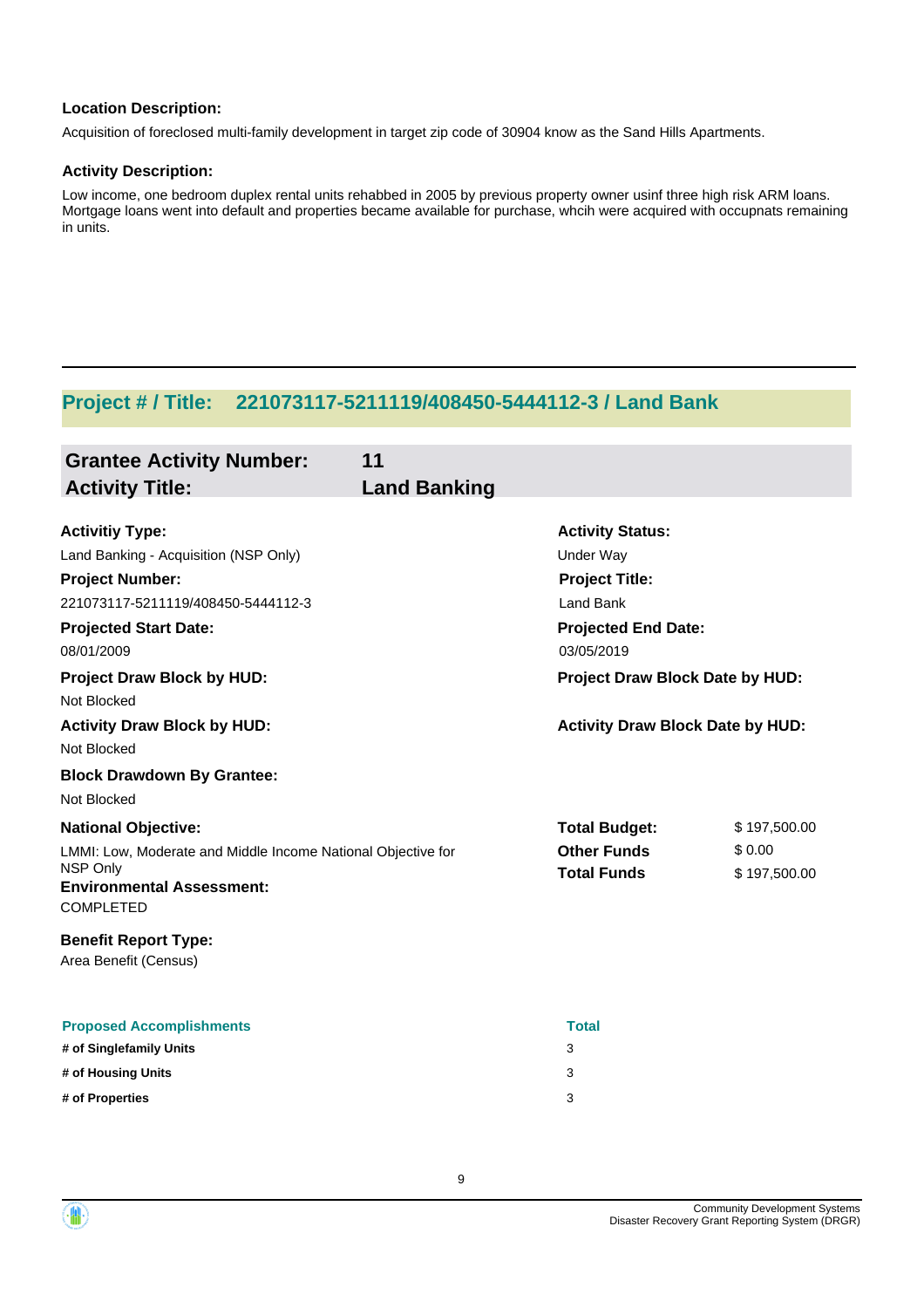#### **LMI%:**

#### **Activity is being carried out by Grantee:**

Yes

#### **Organization carrying out Activity:**

Augusta Housing and Community Development

#### **Proposed budgets for organizations carrying out Activity:**

#### **Responsible Organization Organization Type Proposed**

Augusta Housing and Community Development **Local Government** \$ 197,500.00

#### **Activity is being carried out through:**

Grantee Employees

#### **Location Description:**

000700 Block 1,2,3 000900 Block 1,2,3,4 001400 Block 1,2,3,4 001500 Block 1,2,3 010300 Block 1,2,3,4,5 010400 Block 1,2,3,4,5,6,7 010504 Block 1,2 010505 Block 1,2,3 010511 Block 1,2 010703 Block 1

#### **Activity Description:**

Acquisition of property for future rehabilitation for rental or resale.

### **Project # / Title: 221073117-5211119/408450-5444112-4 / Financing**

| <b>Grantee Activity Number:</b>                      | 12                          |                                         |
|------------------------------------------------------|-----------------------------|-----------------------------------------|
| <b>Activity Title:</b>                               | <b>Financing mechanisms</b> |                                         |
| <b>Activitiy Type:</b>                               |                             | <b>Activity Status:</b>                 |
| Homeownership Assistance to low- and moderate-income |                             | Completed                               |
| <b>Project Number:</b>                               |                             | <b>Project Title:</b>                   |
| 221073117-5211119/408450-5444112-4                   |                             | Financing mechanisms                    |
| <b>Projected Start Date:</b>                         |                             | <b>Projected End Date:</b>              |
| 08/01/2009                                           |                             | 03/31/2010                              |
| <b>Project Draw Block by HUD:</b>                    |                             | <b>Project Draw Block Date by HUD:</b>  |
| Not Blocked                                          |                             |                                         |
| <b>Activity Draw Block by HUD:</b>                   |                             | <b>Activity Draw Block Date by HUD:</b> |
| Not Blocked                                          |                             |                                         |
|                                                      |                             |                                         |

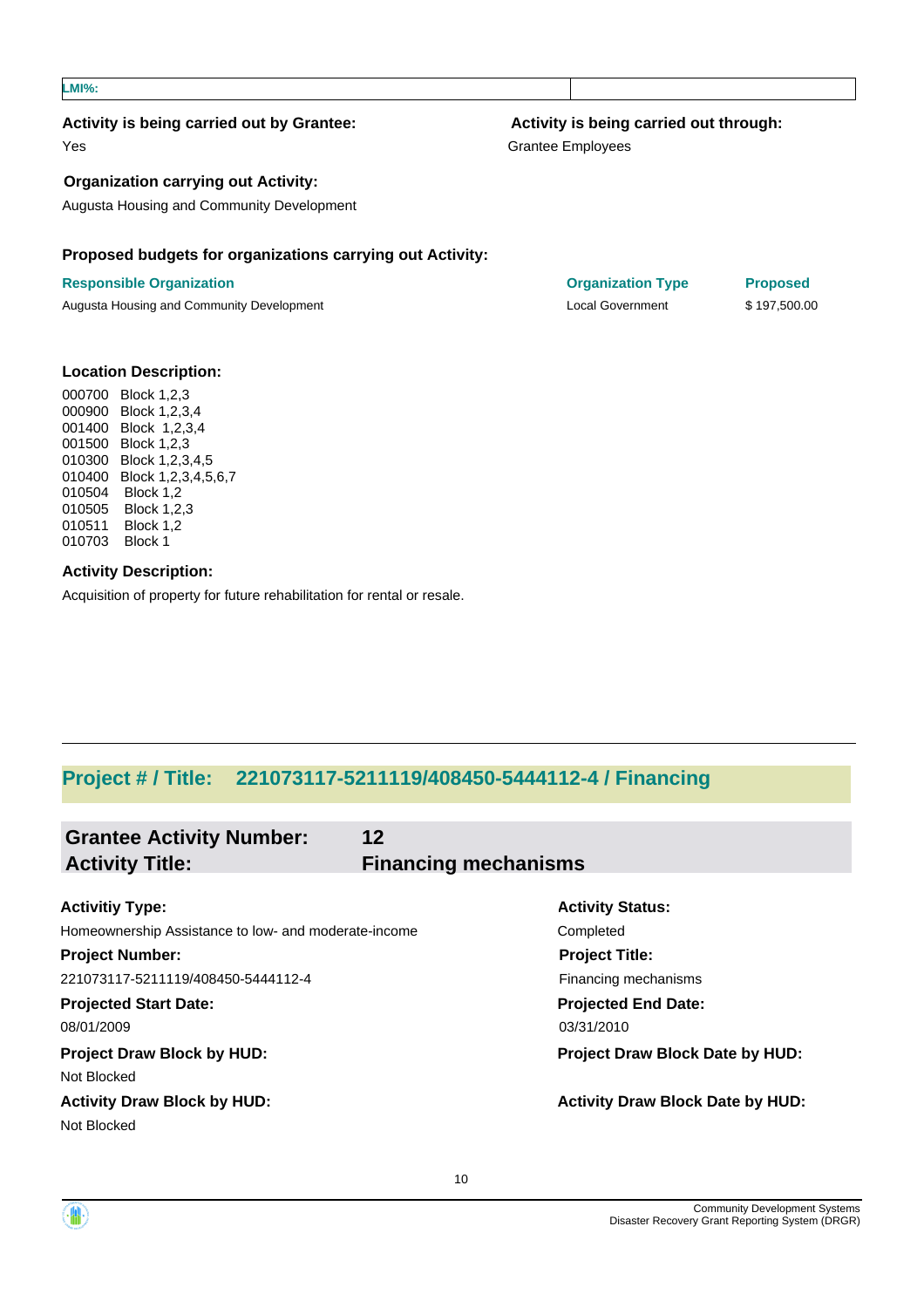### LH25: Funds targeted for housing for households whose incomes are at or under 50% Area Median Income. **National Objective:**  $$2,500.00$ **Other Funds** \$ 0.00 **Total Funds** \$ 2,500.00 **Environmental Assessment:** EXEMPT **Proposed Beneficiaries Total Low Mod Low/Mod% # Owner Households** 1 1 100.00 **# of Households** 1 1 100.00 **Proposed Accomplishments Total # of Housing Units** 1 Grantee Employees **Activity is being carried out through:** Yes **Activity is being carried out by Grantee: Organization carrying out Activity:** Direct (Households) **Benefit Report Type: Block Drawdown By Grantee:** Not Blocked

Augusta Housing and Community Development

#### **Proposed budgets for organizations carrying out Activity:**

**Responsible Organization Organization Type Proposed**

Augusta Housing and Community Development **Augusta Housing and Community Development** 4 and 2,500.00

#### **Location Description:**

1737 Hicks Street Augusta, GA 30904

#### **Activity Description:**

Subsidy and down payment assistance offered to household for gap financing and support to reduce the initial cost of homeownership. The project was a combination of federal funding provided under the NSP program and private funding provided by the Wachovia Foundation' TMVP program.

### **Project # / Title: 221073117-5211119/408450-5444112-5 / Sand Ridge**

| <b>Grantee Activity Number:</b> | 02                           |
|---------------------------------|------------------------------|
| <b>Activity Title:</b>          | <b>Sand Ridge Acquisiton</b> |

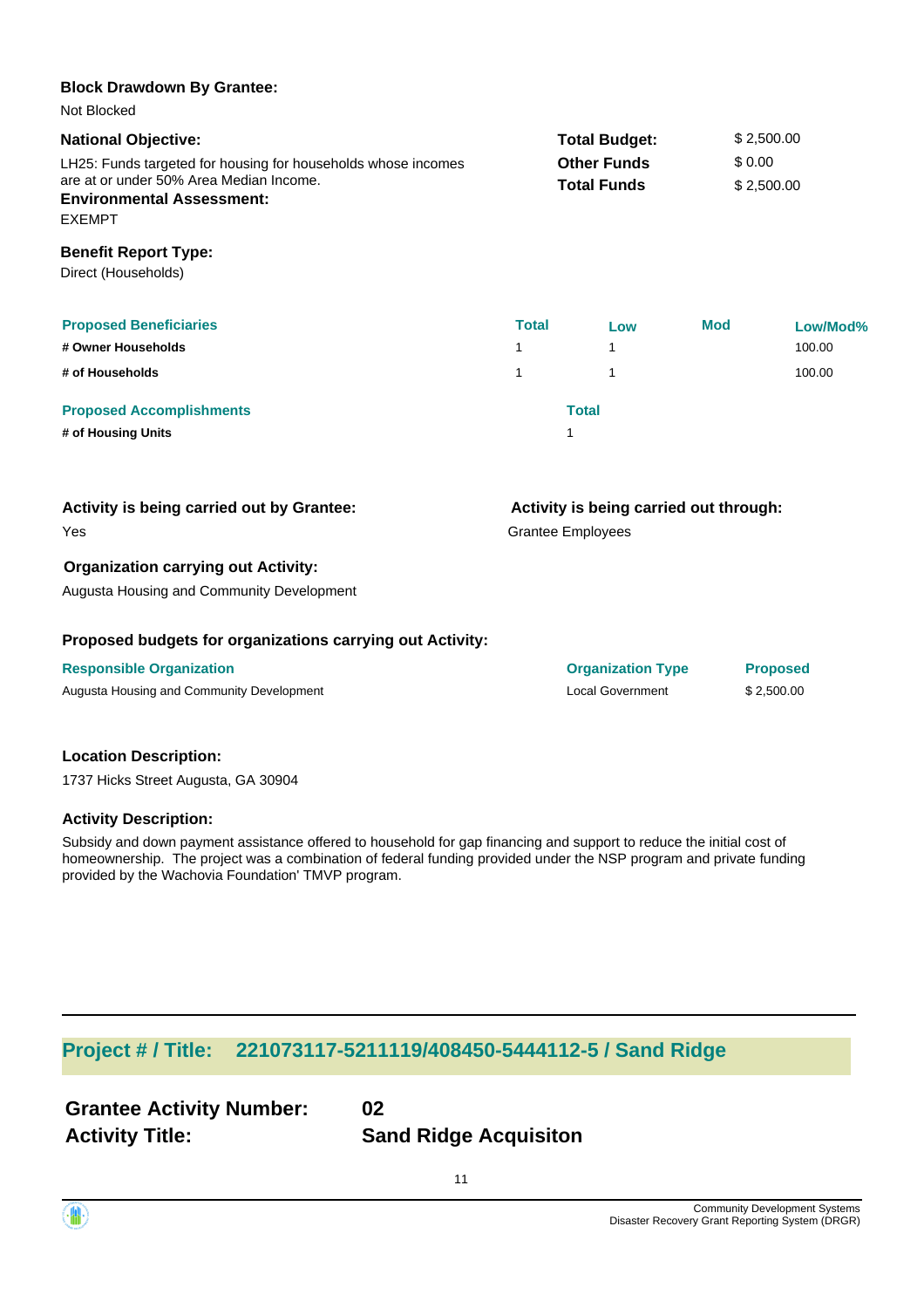| <b>Activitiy Type:</b>                                       | <b>Activity Status:</b>                 |        |  |
|--------------------------------------------------------------|-----------------------------------------|--------|--|
| Acquisition - general                                        | Cancelled                               |        |  |
| <b>Project Number:</b>                                       | <b>Project Title:</b>                   |        |  |
| 221073117-5211119/408450-5444112-5                           | Sand Ridge Project                      |        |  |
| <b>Projected Start Date:</b>                                 | <b>Projected End Date:</b>              |        |  |
| 05/29/2009                                                   | 06/30/2009                              |        |  |
| <b>Project Draw Block by HUD:</b>                            | <b>Project Draw Block Date by HUD:</b>  |        |  |
| Not Blocked                                                  |                                         |        |  |
| <b>Activity Draw Block by HUD:</b>                           | <b>Activity Draw Block Date by HUD:</b> |        |  |
| Not Blocked                                                  |                                         |        |  |
| <b>Block Drawdown By Grantee:</b>                            |                                         |        |  |
| Not Blocked                                                  |                                         |        |  |
| <b>National Objective:</b>                                   | <b>Total Budget:</b>                    | \$0.00 |  |
| LMMI: Low, Moderate and Middle Income National Objective for | <b>Other Funds</b>                      | \$0.00 |  |
| NSP Only                                                     | <b>Total Funds</b>                      | \$0.00 |  |
| <b>Environmental Assessment:</b>                             |                                         |        |  |
| <b>COMPLETED</b>                                             |                                         |        |  |

### **Benefit Report Type:**

Direct (Households)

| <b>Proposed Beneficiaries</b><br># of Households<br># of Permanent Jobs Created | <b>Total</b><br>8 | Low          | <b>Mod</b><br>8 | Low/Mod%<br>100.00<br>0.0 |
|---------------------------------------------------------------------------------|-------------------|--------------|-----------------|---------------------------|
| <b>Proposed Accomplishments</b>                                                 |                   | <b>Total</b> |                 |                           |
| # of Housing Units                                                              |                   | 8            |                 |                           |
| Total acquisition compensation to owners                                        |                   |              |                 |                           |
| # of Parcels acquired voluntarily                                               |                   | 8            |                 |                           |
| # of Parcels acquired by admin settlement                                       |                   |              |                 |                           |
| # of Parcels acquired by condemnation                                           |                   |              |                 |                           |
| # of buildings (non-residential)                                                |                   |              |                 |                           |
| # of Properties                                                                 |                   | 8            |                 |                           |

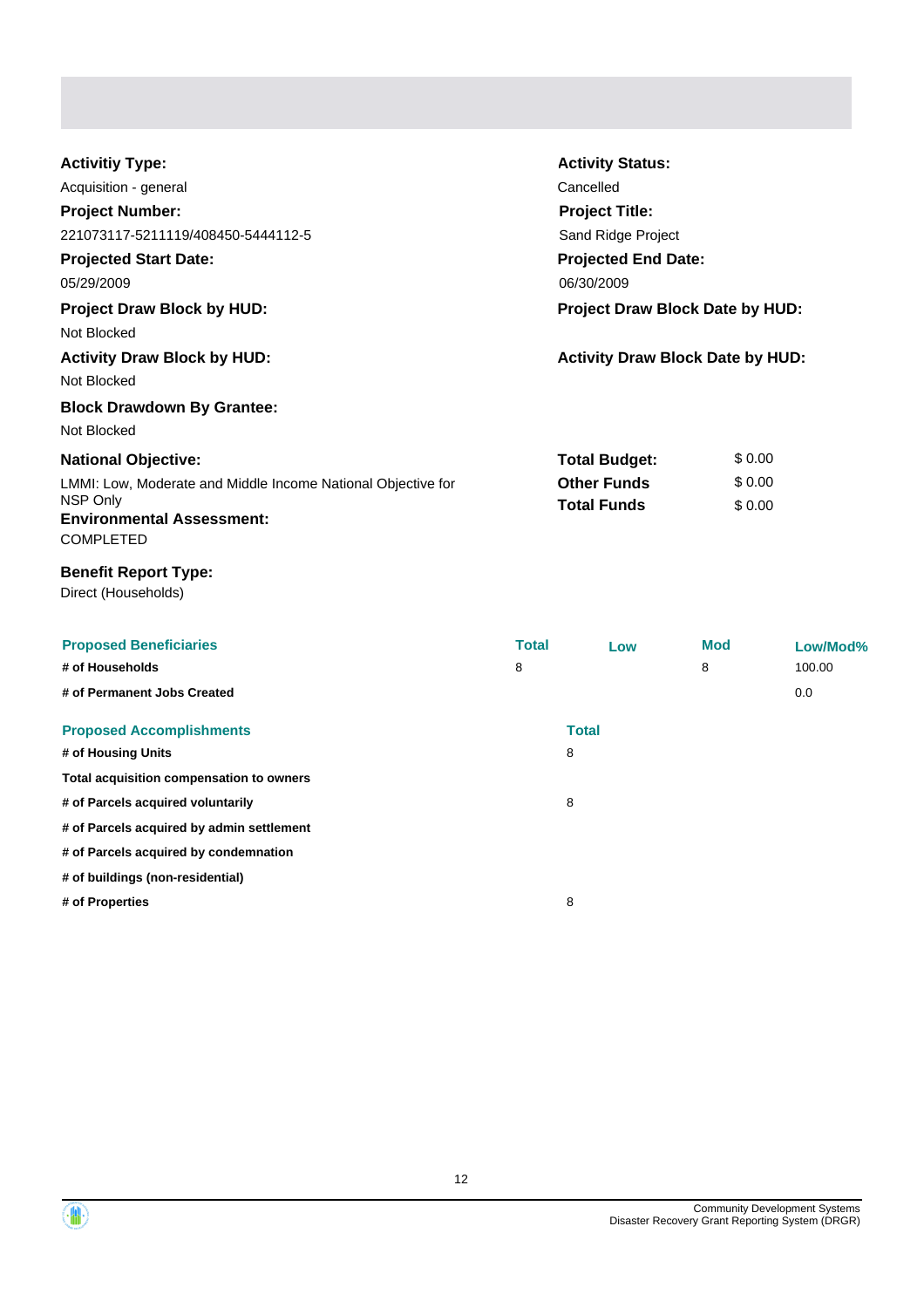Yes

#### **Organization carrying out Activity:**

Augusta Housing and Community Development

#### **Proposed budgets for organizations carrying out Activity:**

**Responsible Organization Organization Type Proposed** Augusta Housing and Community Development **Local Government** 5 0.00

#### **Location Description:**

Sand Ridge: 1.2889 Pepperdine Drive Augusta, GA 30906 Parcel# 151-2-001-00-0 2.2891 Pepperdine Drive Augusta, GA 30906 Parcel# 151-2-002-00-0 3.2893 Pepperdine Drive Augusta, GA 30906 Parcel# 151-2-003-00-0 4.2897 Pepperdine Drive Augusta, GA 30906 Parcel# 151-2-004-00-0 5.2901 Pepperdine Drive Augusta, GA 30906 Parcel# 151-2-005-00-0 6.2898 Pepperdine Drive Augusta, GA 30906 Parcel# 151-2-012-00-0 7.2894 Pepperdine Drive Augusta, GA 30906 Parcel# 151-2-013- 00-0 8.2890 Pepperdine Drive Augusta, GA 30906 Parcel# 151-2-014-00-0

#### **Activity Description:**

As a result of builder foreclosure by Augusta First Bank & Trust, department purchased of eight undeveloped lots in Sand Ridge neighborhood for futre new constrcution development for sale to LMMI clients.

## **Project # / Title: 221073117-5211119/408450-5444112-6 / Redevelopment**

| <b>Grantee Activity Number:</b><br><b>Activity Title:</b>                | 03<br><b>Sand Ridge</b> |                                         |              |
|--------------------------------------------------------------------------|-------------------------|-----------------------------------------|--------------|
|                                                                          |                         |                                         |              |
| <b>Activitiy Type:</b>                                                   |                         | <b>Activity Status:</b>                 |              |
| Construction of new housing                                              |                         | <b>Under Way</b>                        |              |
| <b>Project Number:</b>                                                   |                         | <b>Project Title:</b>                   |              |
| 221073117-5211119/408450-5444112-6                                       |                         | Redevelopment of Foreclosures           |              |
| <b>Projected Start Date:</b>                                             |                         | <b>Projected End Date:</b>              |              |
| 05/29/2009                                                               |                         | 08/31/2009                              |              |
| <b>Project Draw Block by HUD:</b>                                        |                         | <b>Project Draw Block Date by HUD:</b>  |              |
| Not Blocked                                                              |                         |                                         |              |
| <b>Activity Draw Block by HUD:</b>                                       |                         | <b>Activity Draw Block Date by HUD:</b> |              |
| Not Blocked                                                              |                         |                                         |              |
| <b>Block Drawdown By Grantee:</b>                                        |                         |                                         |              |
| Not Blocked                                                              |                         |                                         |              |
| <b>National Objective:</b>                                               |                         | <b>Total Budget:</b>                    | \$215,294.16 |
| LMMI: Low, Moderate and Middle Income National Objective for<br>NSP Only |                         | <b>Other Funds</b>                      | \$0.00       |

# **Activity is being carried out through:**

Grantee Employees

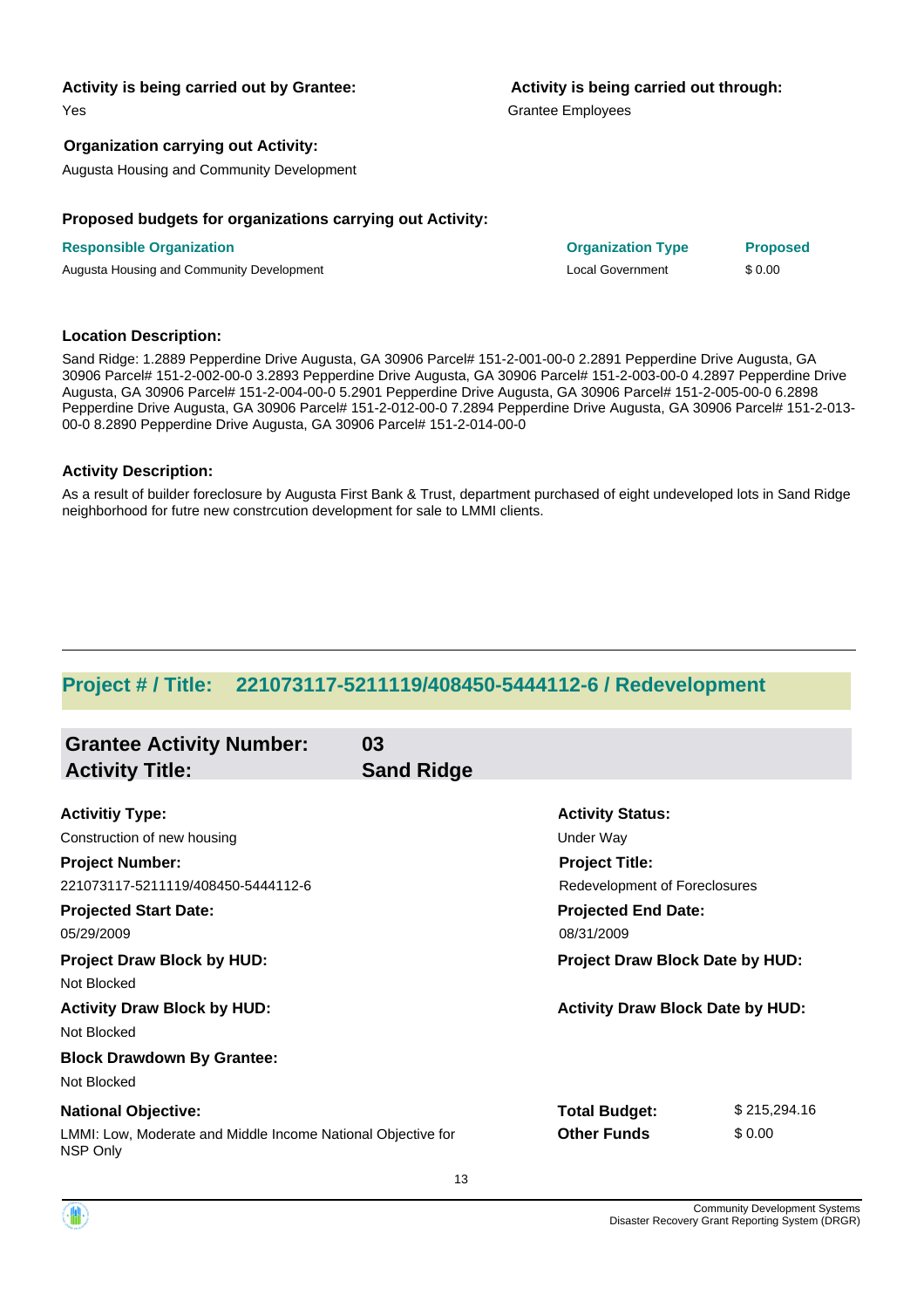| <b>Environmental Assessment:</b><br><b>COMPLETED</b>                                    |              | <b>Total Funds</b>                                                 |            | \$215,294.16    |
|-----------------------------------------------------------------------------------------|--------------|--------------------------------------------------------------------|------------|-----------------|
| <b>Benefit Report Type:</b><br>Direct (Households)                                      |              |                                                                    |            |                 |
| <b>Proposed Beneficiaries</b>                                                           | <b>Total</b> | Low                                                                | <b>Mod</b> | Low/Mod%        |
| # of Households                                                                         | 8            |                                                                    | 8          | 100.00          |
| <b>Proposed Accomplishments</b>                                                         |              | <b>Total</b>                                                       |            |                 |
| # of Housing Units                                                                      |              | 8                                                                  |            |                 |
| Activity is being carried out by Grantee:<br>Yes                                        |              | Activity is being carried out through:<br><b>Grantee Employees</b> |            |                 |
| <b>Organization carrying out Activity:</b><br>Augusta Housing and Community Development |              |                                                                    |            |                 |
| Proposed budgets for organizations carrying out Activity:                               |              |                                                                    |            |                 |
| <b>Responsible Organization</b>                                                         |              | <b>Organization Type</b>                                           |            | <b>Proposed</b> |
| Augusta Housing and Community Development                                               |              | <b>Local Government</b>                                            |            | \$212,800.00    |

#### **Location Description:**

As a result of builder foreclosure by Augusta First Bank & Trust, department purchased of eight undeveloped lots in Sand Ridge neighborhood for future new construction development for sale to LMMI clients.

#### **Activity Description:**

Sand Ridge: 1.2889 Pepperdine Drive Augusta, GA 30906 Parcel# 151-2-001-00-0 2.2891 Pepperdine Drive Augusta, GA 30906 Parcel# 151-2-002-00-0 3.2893 Pepperdine Drive Augusta, GA 30906 Parcel# 151-2-003-00-0 4.2897 Pepperdine Drive Augusta, GA 30906 Parcel# 151-2-004-00-0 5.2901 Pepperdine Drive Augusta, GA 30906 Parcel# 151-2-005-00-0 6.2898 Pepperdine Drive Augusta, GA 30906 Parcel# 151-2-012-00-0 7.2894 Pepperdine Drive Augusta, GA 30906 Parcel# 151-2-013- 00-0 8.2890 Pepperdine Drive Augusta, GA 30906 Parcel# 151-2-014-00-0

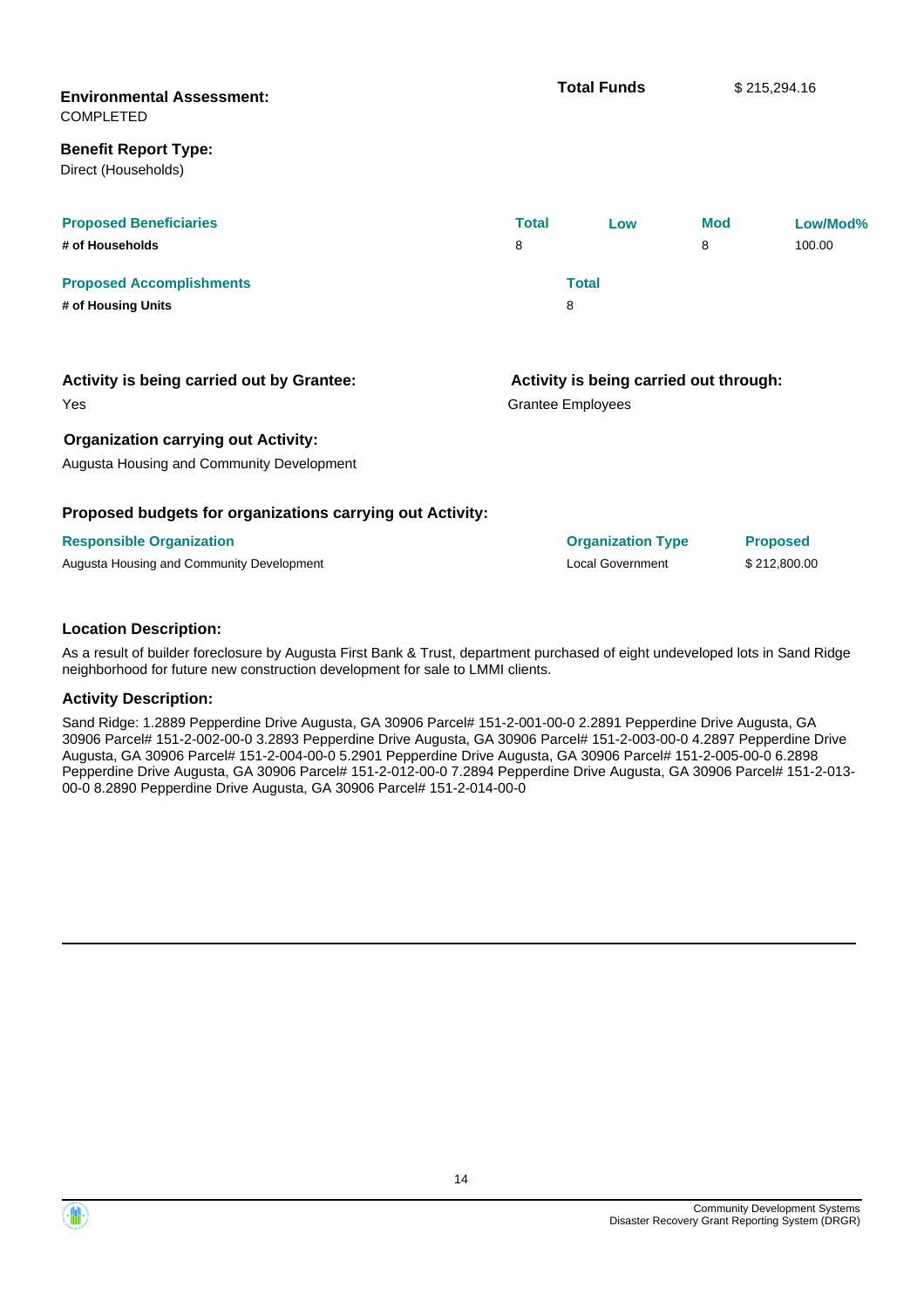**9**

**Grantee Activity Number:**

# **Activity Title: acquisition/rehab/redevelopment**

| <b>Activitiy Type:</b>                                       |              | <b>Activity Status:</b>                 |                       |          |
|--------------------------------------------------------------|--------------|-----------------------------------------|-----------------------|----------|
| Rehabilitation/reconstruction of residential structures      |              | Under Way                               |                       |          |
| <b>Project Number:</b>                                       |              | <b>Project Title:</b>                   |                       |          |
| 221073117-5211119/408450-5444112-6                           |              | Redevelopment of Foreclosures           |                       |          |
| <b>Projected Start Date:</b>                                 |              | <b>Projected End Date:</b>              |                       |          |
| 08/01/2009                                                   |              | 03/31/2014                              |                       |          |
| <b>Project Draw Block by HUD:</b>                            |              | Project Draw Block Date by HUD:         |                       |          |
| Not Blocked                                                  |              |                                         |                       |          |
| <b>Activity Draw Block by HUD:</b>                           |              | <b>Activity Draw Block Date by HUD:</b> |                       |          |
| Not Blocked                                                  |              |                                         |                       |          |
| <b>Block Drawdown By Grantee:</b>                            |              |                                         |                       |          |
| Not Blocked                                                  |              |                                         |                       |          |
| <b>National Objective:</b>                                   |              | <b>Total Budget:</b>                    | \$1,939,185.08        |          |
| LMMI: Low, Moderate and Middle Income National Objective for |              | <b>Other Funds</b>                      | \$866,832.88          |          |
| NSP Only<br><b>Environmental Assessment:</b>                 |              | <b>Total Funds</b>                      | \$2,806,017.96        |          |
| <b>COMPLETED</b>                                             |              |                                         |                       |          |
| <b>Benefit Report Type:</b><br>Direct (Households)           |              |                                         |                       |          |
| <b>Proposed Beneficiaries</b>                                | <b>Total</b> | Low                                     | Mod                   | Low/Mod% |
| # of Households                                              | 20           | 5                                       | 15                    | 100.00   |
| <b>Proposed Accomplishments</b>                              |              | <b>Total</b>                            |                       |          |
| # of Housing Units                                           |              | 20                                      |                       |          |
|                                                              |              |                                         |                       |          |
| Activity is being carried out by Grantee:                    |              | Activity is being carried out through:  |                       |          |
| Yes                                                          |              | <b>Grantee Employees</b>                |                       |          |
| <b>Organization carrying out Activity:</b>                   |              |                                         |                       |          |
| Augusta Housing and Community Development                    |              |                                         |                       |          |
|                                                              |              |                                         |                       |          |
| Proposed budgets for organizations carrying out Activity:    |              |                                         |                       |          |
| <b>Responsible Organization</b>                              |              | <b>Organization Type</b>                | <b>Proposed</b>       |          |
| Augusta Housing and Community Development                    |              | <b>Local Government</b>                 | \$                    |          |
| <b>Funding Source Name</b>                                   |              | <b>Matching Funds</b>                   | <b>Funding Amount</b> |          |
| <b>Property Sales and Rental Income</b>                      |              | No                                      | \$866,832.88          |          |
|                                                              |              |                                         |                       |          |
| <b>Location Description:</b>                                 |              |                                         |                       |          |
| Throughout each of the five targeted zip codes               |              |                                         |                       |          |

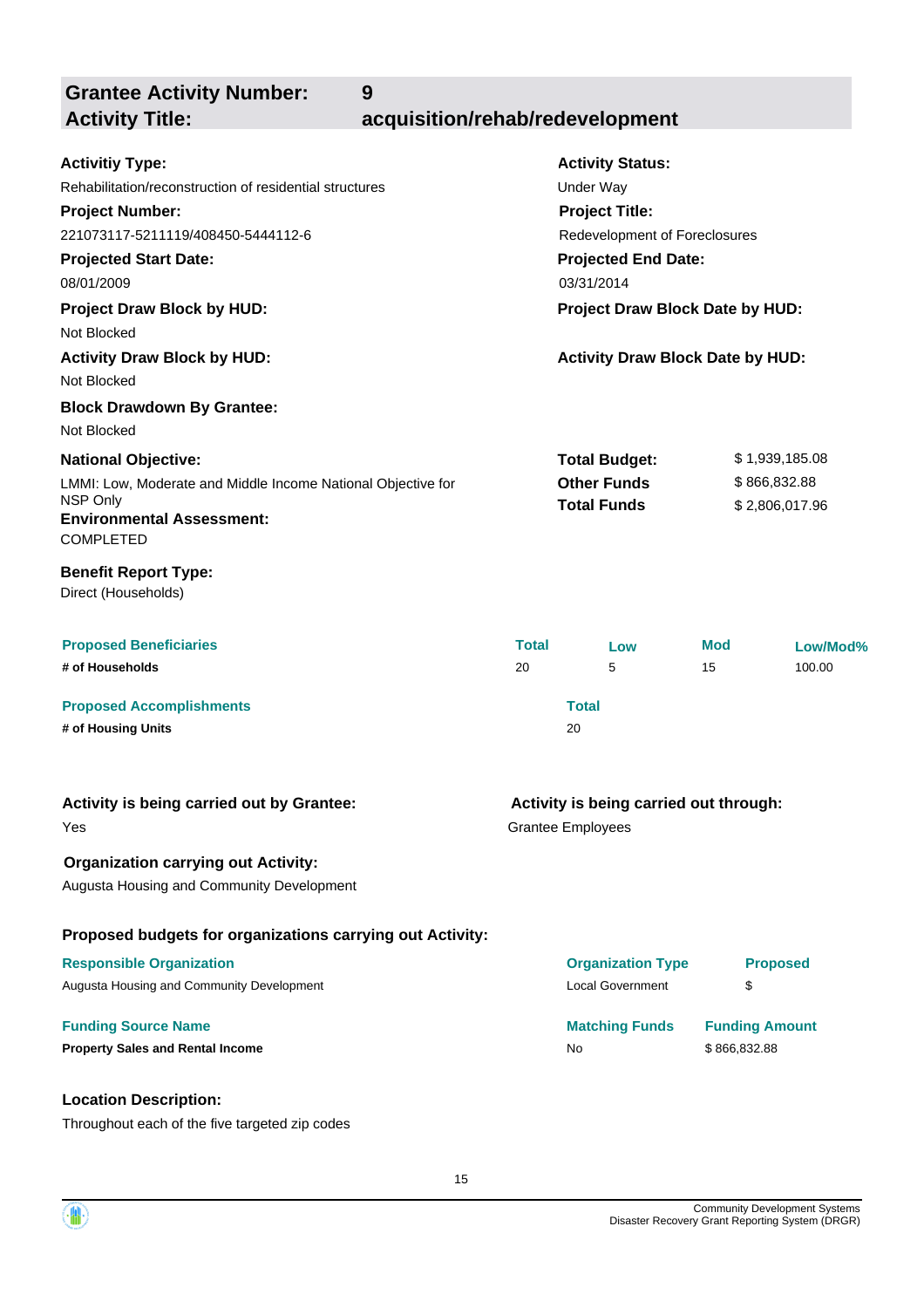### **Activity Description:**

Both new construction and acquisition/rehabilitation of existing housing for sale to income qualified applicants

# **Project # / Title: 221073117-5311111/408450-5311111-1 / Administrative**

| <b>Grantee Activity Number:</b><br><b>Activity Title:</b>     | 6<br><b>Administrative Salaries</b>     |              |
|---------------------------------------------------------------|-----------------------------------------|--------------|
|                                                               |                                         |              |
| <b>Activitiy Type:</b>                                        | <b>Activity Status:</b>                 |              |
| Administration                                                | <b>Under Way</b>                        |              |
| <b>Project Number:</b>                                        | <b>Project Title:</b>                   |              |
| 221073117-5311111/408450-5311111-1                            | <b>Administrative Salaries</b>          |              |
| <b>Projected Start Date:</b>                                  | <b>Projected End Date:</b>              |              |
| 12/29/2008                                                    | 03/12/2019                              |              |
| <b>Project Draw Block by HUD:</b>                             | Project Draw Block Date by HUD:         |              |
| Not Blocked                                                   |                                         |              |
| <b>Activity Draw Block by HUD:</b>                            | <b>Activity Draw Block Date by HUD:</b> |              |
| Not Blocked                                                   |                                         |              |
| <b>Block Drawdown By Grantee:</b>                             |                                         |              |
| Not Blocked                                                   |                                         |              |
| <b>National Objective:</b>                                    | <b>Total Budget:</b>                    | \$236,721.20 |
| Not Applicable - (for Planning/Administration or Unprogrammed | <b>Other Funds</b>                      | \$269,699.12 |
| Funds only)                                                   | <b>Total Funds</b>                      | \$506,420.32 |
| <b>Environmental Assessment:</b><br><b>EXEMPT</b>             |                                         |              |
| <b>Benefit Report Type:</b>                                   |                                         |              |

NA

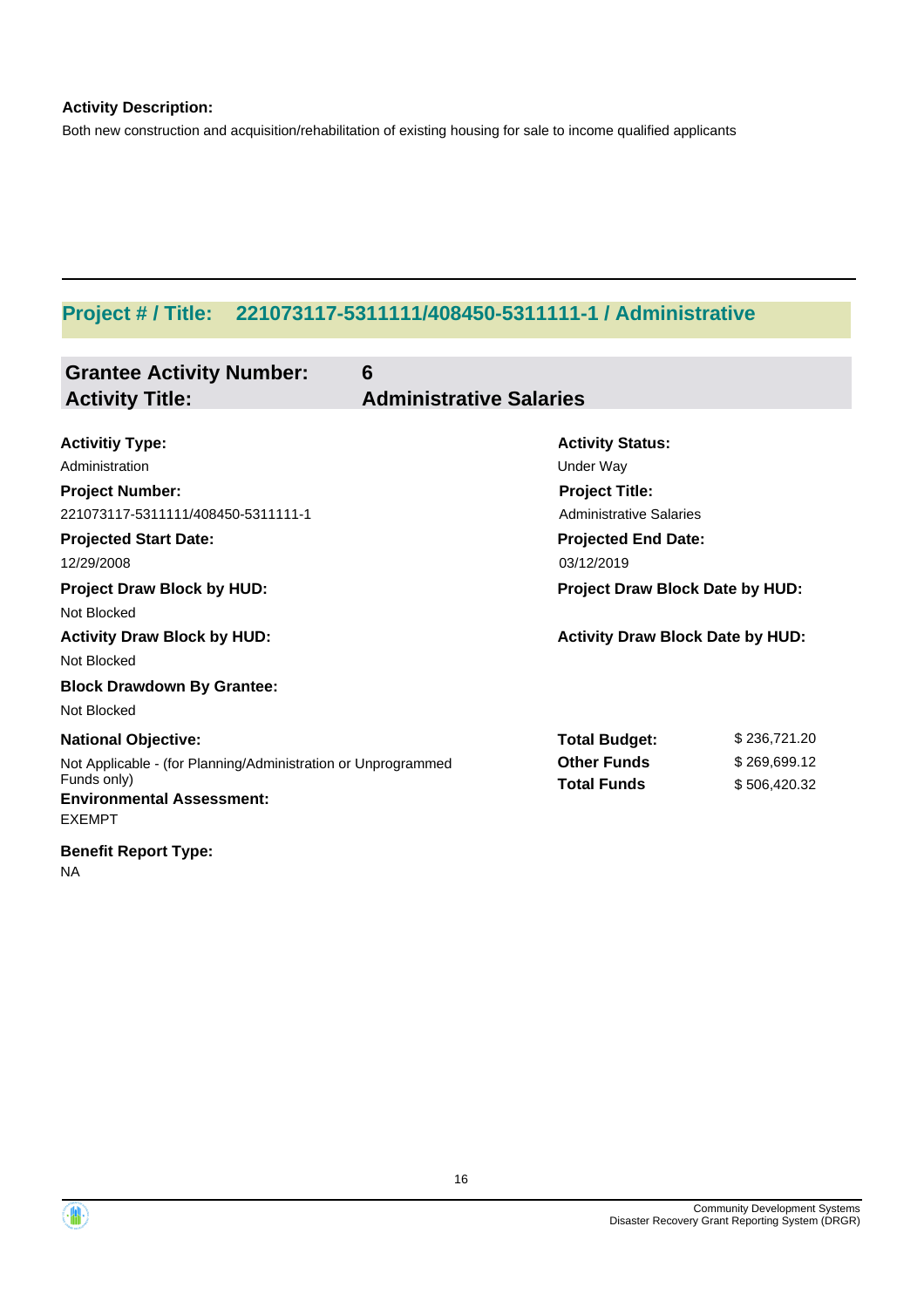#### Yes

**Organization carrying out Activity:** Augusta Housing and Community Development

# **Activity is being carried out through:**

Grantee Employees

#### **Proposed budgets for organizations carrying out Activity:**

**Responsible Organization** Augusta Housing and Community Development

**Funding Source Name Property Sales and Rental Income** No **1999.12** No \$269,699.12

#### **Location Description:**

N/A

#### **Activity Description:**

staff salaries

| <b>Organization Type</b> | <b>Proposed</b>       |
|--------------------------|-----------------------|
| <b>Local Government</b>  | \$236.721.20          |
| <b>Matching Funds</b>    | <b>Funding Amount</b> |

# **Project # / Title: 221073117-5311111/408450-5311111-2 / Administrative**

| <b>Grantee Activity Number:</b><br><b>Activity Title:</b>                                                                                      | 8<br><b>Training</b>                                                                                                          |                                           |
|------------------------------------------------------------------------------------------------------------------------------------------------|-------------------------------------------------------------------------------------------------------------------------------|-------------------------------------------|
| <b>Activitiy Type:</b><br>Administration<br><b>Project Number:</b><br>221073117-5311111/408450-5311111-2<br><b>Projected Start Date:</b>       | <b>Activity Status:</b><br>Under Way<br><b>Project Title:</b><br><b>Administrative Training</b><br><b>Projected End Date:</b> |                                           |
| 12/29/2008<br><b>Project Draw Block by HUD:</b><br>Not Blocked                                                                                 | 03/12/2019                                                                                                                    | Project Draw Block Date by HUD:           |
| <b>Activity Draw Block by HUD:</b><br>Not Blocked<br><b>Block Drawdown By Grantee:</b><br>Not Blocked                                          |                                                                                                                               | <b>Activity Draw Block Date by HUD:</b>   |
| <b>National Objective:</b><br>Not Applicable - (for Planning/Administration or Unprogrammed<br>Funds only)<br><b>Environmental Assessment:</b> | <b>Total Budget:</b><br><b>Other Funds</b><br><b>Total Funds</b>                                                              | \$32,613.22<br>\$20,000.00<br>\$52,613.22 |

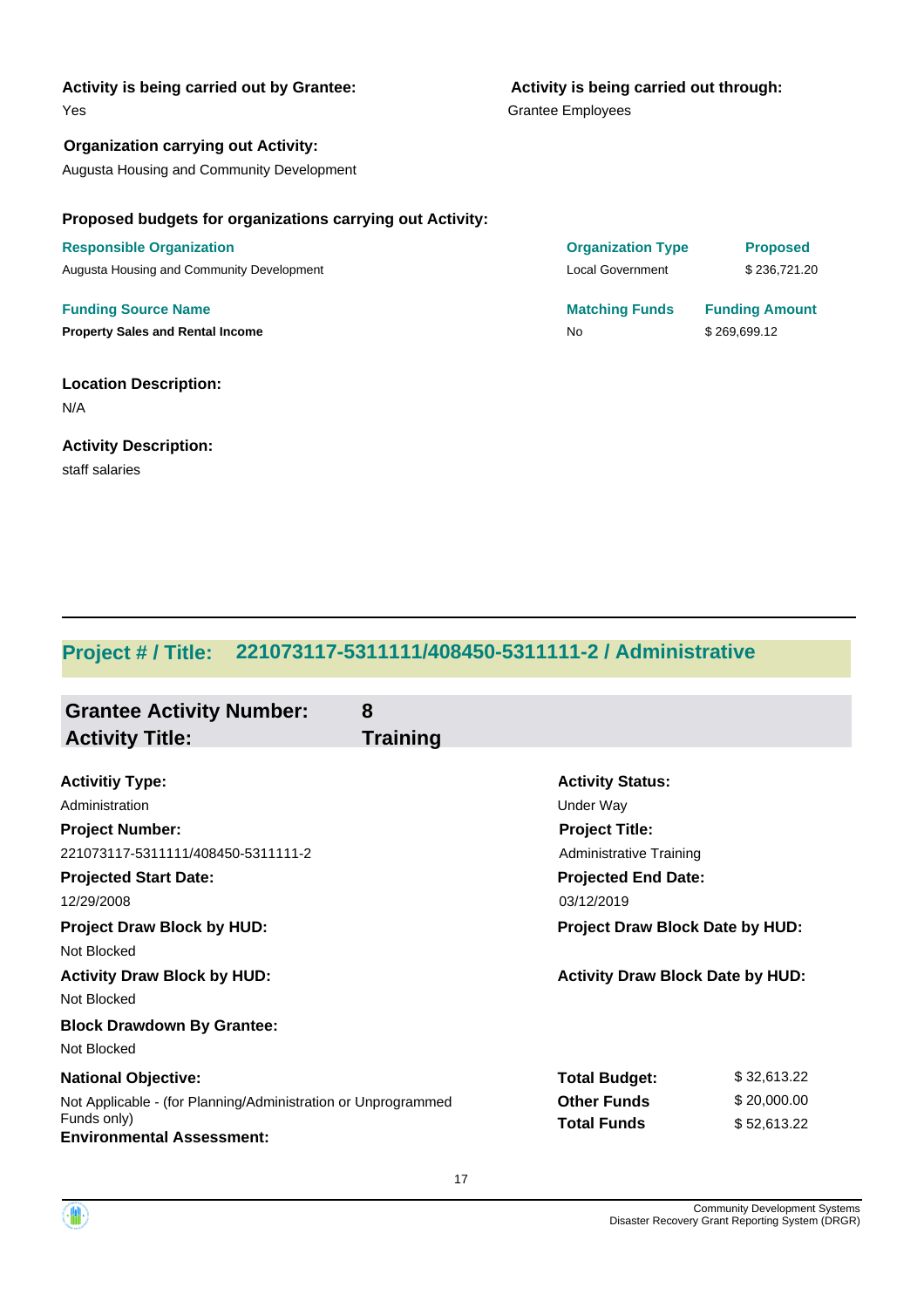#### EXEMPT

#### NA **Benefit Report Type:**

Yes **Activity is being carried out by Grantee:** Grantee Employees **Activity is being carried out through:**

**Organization carrying out Activity:** Augusta Housing and Community Development

#### **Proposed budgets for organizations carrying out Activity:**

| <b>Responsible Organization</b>           | <b>Organization Type</b> | <b>Proposed</b>       |
|-------------------------------------------|--------------------------|-----------------------|
| Augusta Housing and Community Development | Local Government         | \$12,613.22           |
| <b>Funding Source Name</b>                | <b>Matching Funds</b>    | <b>Funding Amount</b> |
| <b>Property Sales and Rental Income</b>   | No                       | \$20,000.00           |

**Location Description:** Various throughout Georgia

**Activity Description:** Staff training (cost for travel, lodging, and incidentals)

| <b>Matching Funds</b>    | <b>Funding Amount</b> |
|--------------------------|-----------------------|
| Local Government         | \$12.613.22           |
| <b>UI YAHILAHUH TYPU</b> | <u>FIUDUSCU</u>       |

### **Project # / Title: 221073117-5311111/408450-5311111-3 / Administrative**

| <b>Grantee Activity Number:</b><br><b>Activity Title:</b> | 7<br><b>Administrative Supplies/Equipment</b> |
|-----------------------------------------------------------|-----------------------------------------------|
| <b>Activitiy Type:</b>                                    | <b>Activity Status:</b>                       |
|                                                           |                                               |
| Administration                                            | Under Way                                     |
| <b>Project Number:</b>                                    | <b>Project Title:</b>                         |
| 221073117-5311111/408450-5311111-3                        | Administrative Supplies/Equipment             |
| <b>Projected Start Date:</b>                              | <b>Projected End Date:</b>                    |
| 12/01/2008                                                | 09/02/2010                                    |
| <b>Project Draw Block by HUD:</b>                         | Project Draw Block Date by HUD:               |
| Not Blocked                                               |                                               |
| <b>Activity Draw Block by HUD:</b>                        | <b>Activity Draw Block Date by HUD:</b>       |

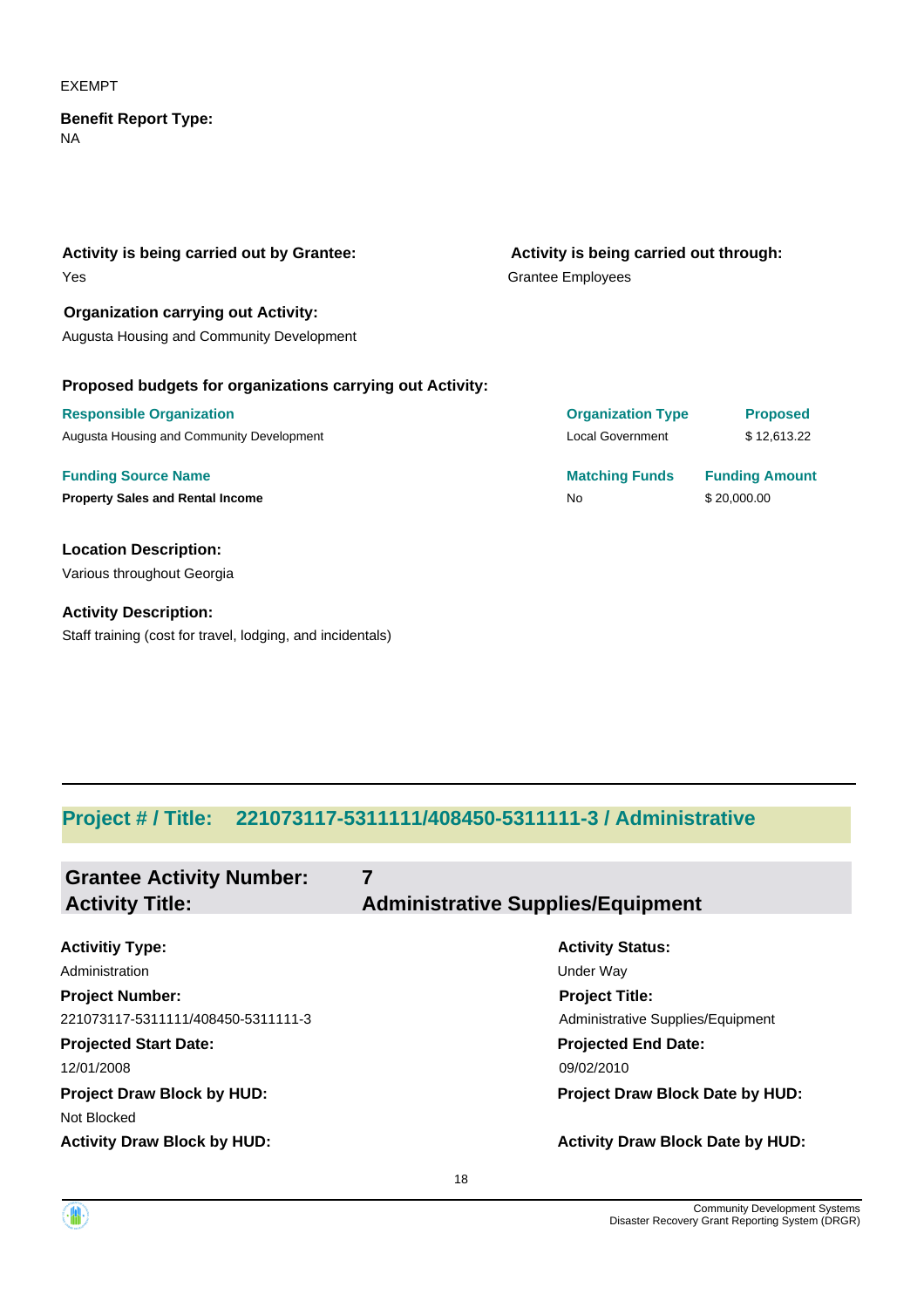| Not Blocked                                                                                                                                                     |                                                                    |                                      |
|-----------------------------------------------------------------------------------------------------------------------------------------------------------------|--------------------------------------------------------------------|--------------------------------------|
| <b>Block Drawdown By Grantee:</b>                                                                                                                               |                                                                    |                                      |
| Not Blocked                                                                                                                                                     |                                                                    |                                      |
| <b>National Objective:</b><br>Not Applicable - (for Planning/Administration or Unprogrammed<br>Funds only)<br><b>Environmental Assessment:</b><br><b>EXEMPT</b> | <b>Total Budget:</b><br><b>Other Funds</b><br><b>Total Funds</b>   | \$12,013.65<br>\$0.00<br>\$12,013.65 |
| <b>Benefit Report Type:</b><br><b>NA</b>                                                                                                                        |                                                                    |                                      |
| Activity is being carried out by Grantee:<br>Yes                                                                                                                | Activity is being carried out through:<br><b>Grantee Employees</b> |                                      |
| <b>Organization carrying out Activity:</b>                                                                                                                      |                                                                    |                                      |
| Augusta Housing and Community Development                                                                                                                       |                                                                    |                                      |
| Proposed budgets for organizations carrying out Activity:                                                                                                       |                                                                    |                                      |
| <b>Responsible Organization</b>                                                                                                                                 | <b>Organization Type</b>                                           | <b>Proposed</b>                      |
| Augusta Housing and Community Development                                                                                                                       | <b>Local Government</b>                                            | \$9,362.30                           |
| <b>Location Description:</b><br>Office                                                                                                                          |                                                                    |                                      |
| <b>Activity Description:</b><br>Staff supplies and equipment for office                                                                                         |                                                                    |                                      |

# **Project # / Title: 221073117-5311111/408450-5311111-5 / Administrative**

| <b>Grantee Activity Number:</b><br><b>Activity Title:</b> | 5<br><b>Administrative rent</b> |
|-----------------------------------------------------------|---------------------------------|
| <b>Activitiy Type:</b>                                    |                                 |
| Administration                                            |                                 |

**Project Number:** 221073117-5311111/408450-5311111-5

**Activity Status: Under Way Project Title:** Administrative Rent

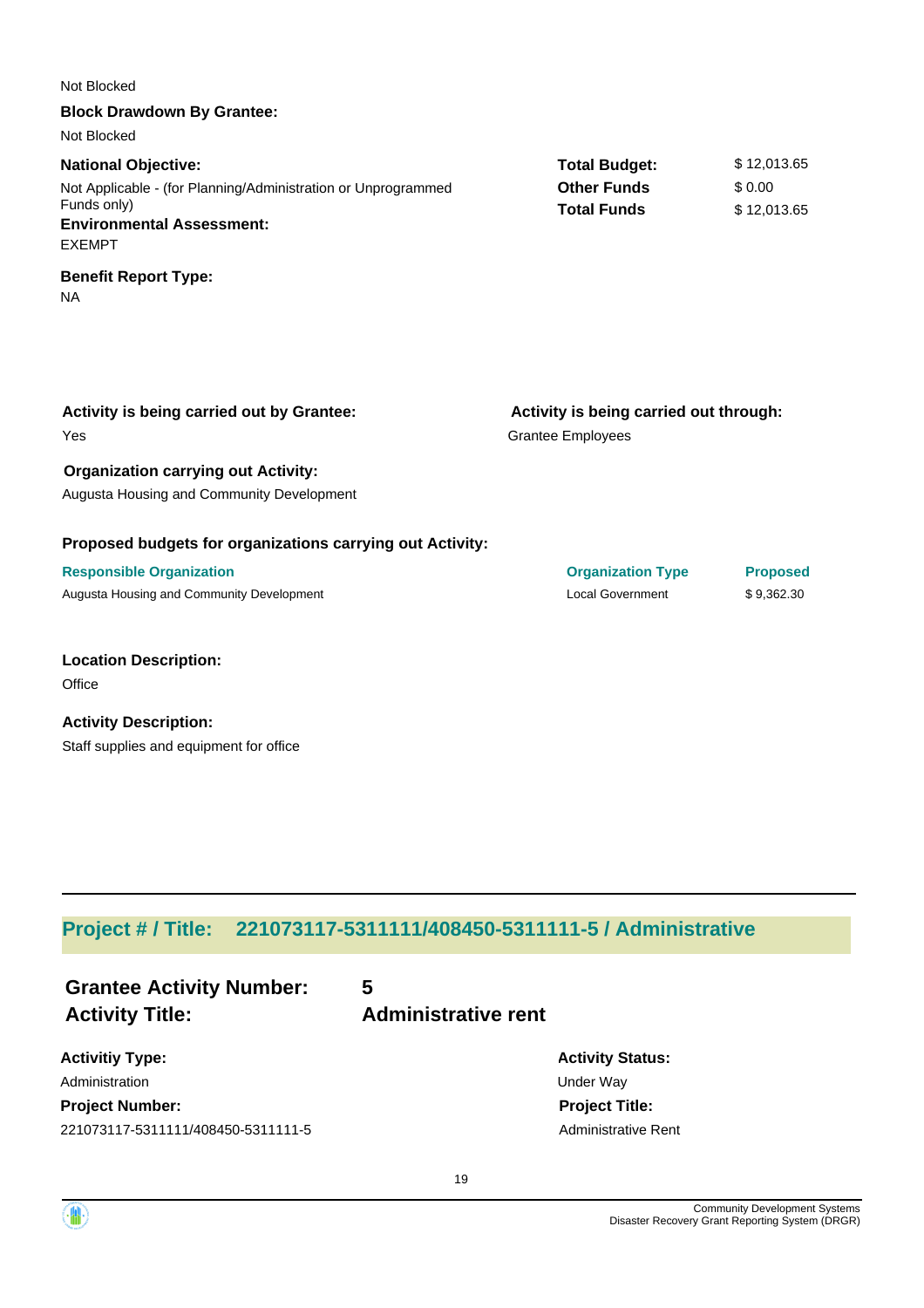| <b>Projected Start Date:</b><br>03/01/2008                                                                                                                      | <b>Projected End Date:</b><br>09/02/2010                         |                                      |
|-----------------------------------------------------------------------------------------------------------------------------------------------------------------|------------------------------------------------------------------|--------------------------------------|
| <b>Project Draw Block by HUD:</b><br>Not Blocked                                                                                                                | Project Draw Block Date by HUD:                                  |                                      |
| <b>Activity Draw Block by HUD:</b><br>Not Blocked<br><b>Block Drawdown By Grantee:</b><br>Not Blocked                                                           | <b>Activity Draw Block Date by HUD:</b>                          |                                      |
| <b>National Objective:</b><br>Not Applicable - (for Planning/Administration or Unprogrammed<br>Funds only)<br><b>Environmental Assessment:</b><br><b>EXEMPT</b> | <b>Total Budget:</b><br><b>Other Funds</b><br><b>Total Funds</b> | \$13,855.75<br>\$0.00<br>\$13,855.75 |

### **Benefit Report Type:**

NA

Yes **Activity is being carried out by Grantee:**

#### **Organization carrying out Activity:**

Augusta Housing and Community Development

### **Proposed budgets for organizations carrying out Activity:**

Augusta Housing and Community Development **Local Government** 5 10,138.56

#### **Location Description: Office**

### **Activity Description:** Rent (\$422.44 X 24 months)

Grantee Employees **Activity is being carried out through:**

**Responsible Organization Organization Type Proposed**